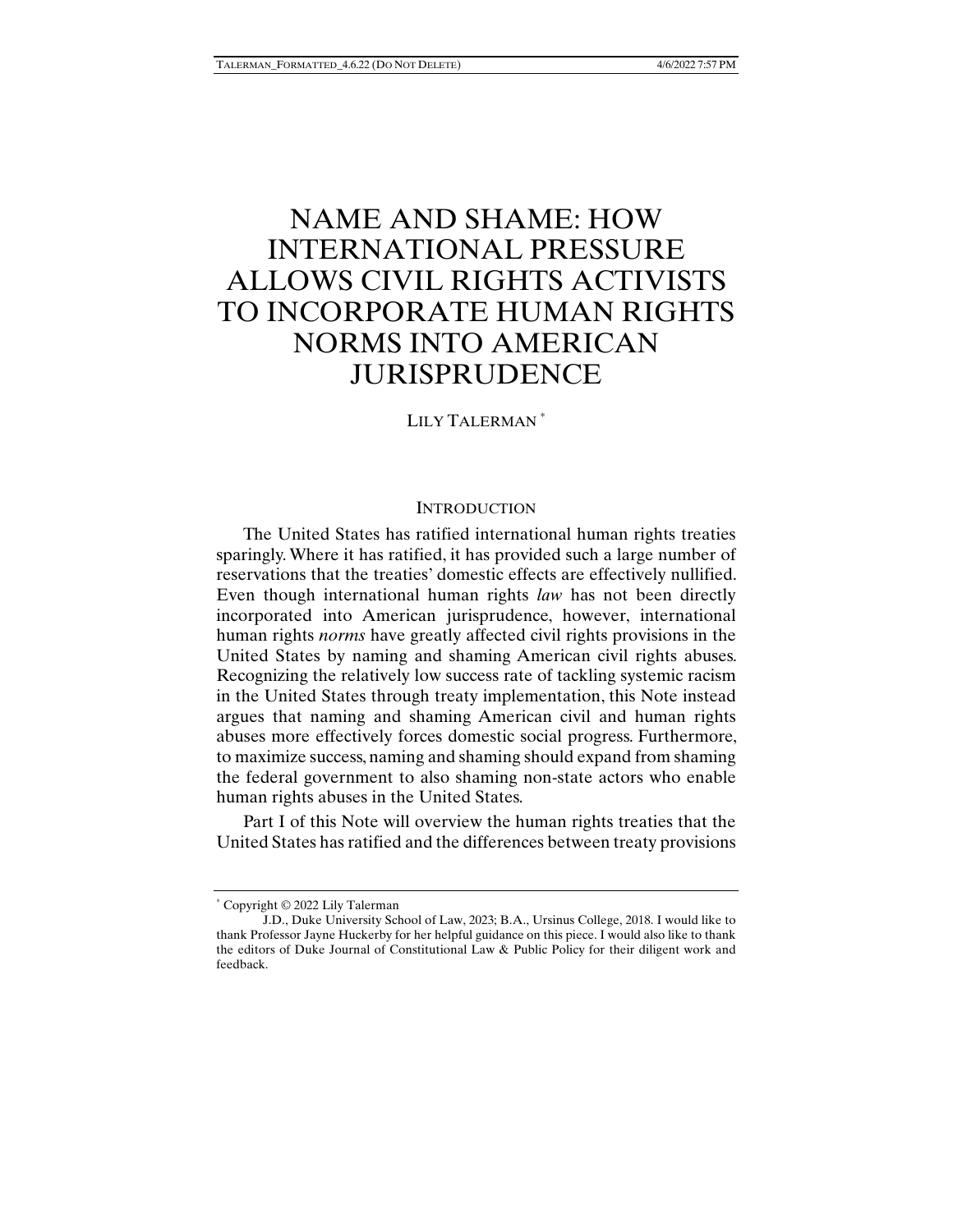and American constitutional rights. It will then address several human rights enforcement mechanisms, with a focus on naming and shaming. Part II will provide a brief history of civil rights activists' appeals to international human rights frameworks in the 1940s–60s and the results of such appeals. Finally, Part III will address more recent international human rights appeals and their outcomes, as well as offer thoughts on how naming and shaming non-state actors may benefit civil rights and social justice movements going forward.

# I. TENSIONS BETWEEN THE UNITED STATES CONSTITUTION AND INTERNATIONAL HUMAN RIGHTS LAW AND ENFORCEMENT

The United States has ratified three core human rights treaties: the Convention against Torture and Other Cruel Inhuman or Degrading Treatment or Punishment;<sup>1</sup> the International Covenant on Civil and Political Rights;<sup>2</sup> and the International Convention on the Elimination of All Forms of Racial Discrimination.<sup>3</sup> These treaties generally provide more rights protections than are found in United States constitutional law and also provide broader protections than many preexisting constitutional rights.<sup>4</sup> The significant number of limitations that the United States has placed on domestic treaty implementation helps illustrate why civil rights activists in the United States look to international human rights to expand rights protections at home. The treaty provisions that provide rights not found in the Constitution are discussed in more detail in Section A. Section B then overviews human rights enforcement mechanisms used as alternatives to treaty ratification.

# *A. Status of International Treaties in the United States*

The manner by which the United States has ratified its three core human rights treaties has limited the treaty rights available to

 <sup>1.</sup> Convention Against Torture and Other Cruel, Inhuman or Degrading Treatment or Punishment, *opened for signature* Dec. 10, 1984, S. TREATY DOC. No. 100-20, 1465 U.N.T.S. 85 (entered into force June 26, 1987) [hereinafter Torture Convention].

 <sup>2.</sup> International Covenant on Civil and Political Rights, *opened for signature* December 16, 1966, S. TREATY DOC. No. 95-20, 999 U.N.T.S. 171 (entered into force Mar. 23, 1976) [hereinafter CCPR].

 <sup>3.</sup> International Convention on the Elimination of All Forms of Racial Discrimination, *opened for signature* December 21, 1965, S. TREATY DOC. No. 95-18, 660 U.N.T.S. 195 (entered into force Jan. 4, 1969) [hereinafter CERD].

 <sup>4.</sup> Richard B. Lillich, *The Constitution and International Human Rights*, 83 AM. J.INT'L L. 851, 852 (1989).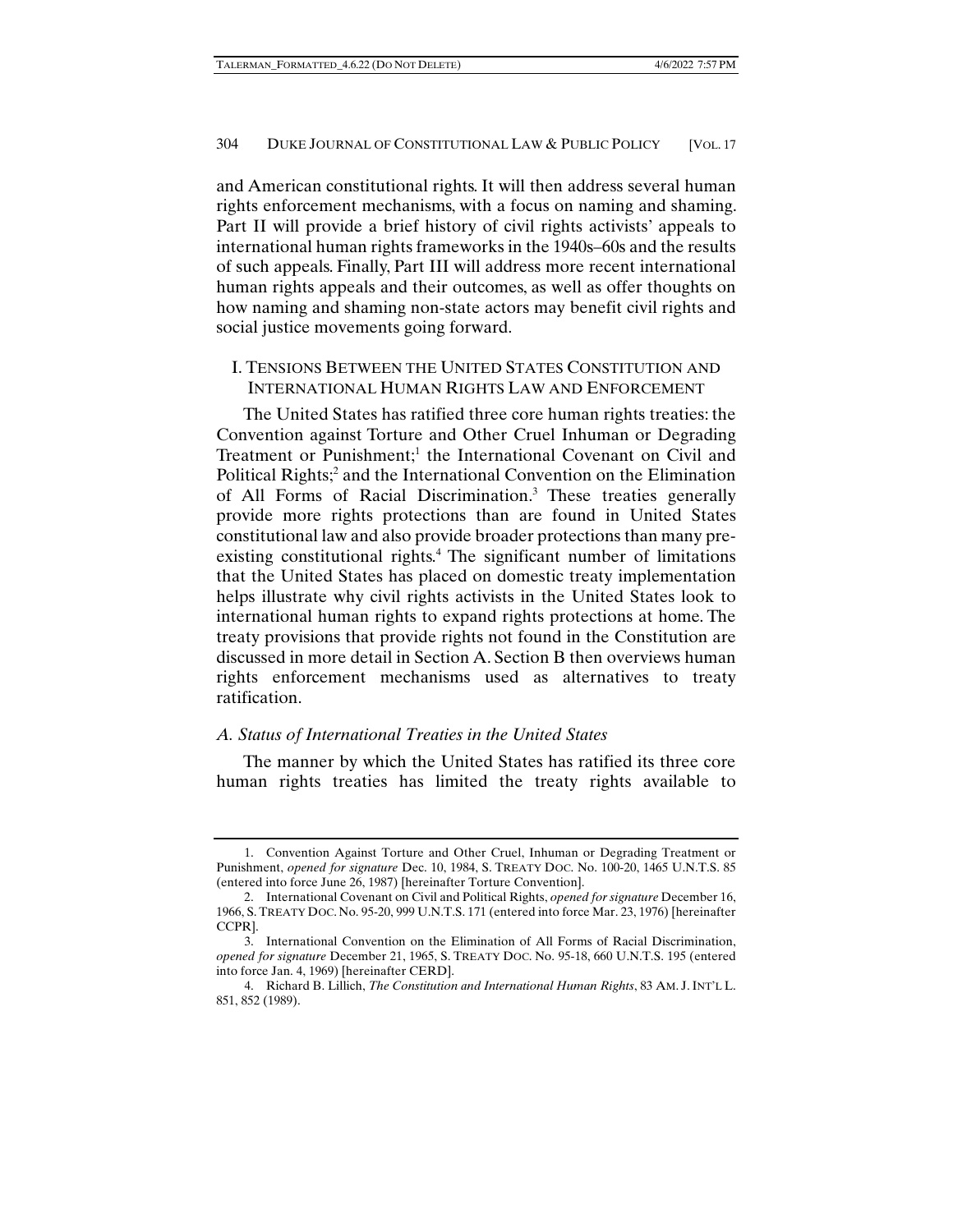Americans.<sup>5</sup> Prior to ratifying a treaty, the Department of Justice determines whether any provisions of the treaty contain rights protections that differ from current domestic law.<sup>6</sup> Then, a reservation, understanding, or declaration ("RUD") is drafted to excuse the United States from complying with the rights provision.<sup>7</sup> The following subsections will overview the RUDs most relevant to civil rights protections. Further limiting the domestic impact of each treaty, the United States has attached non-self-executing declarations to the three human rights treaties it has ratified, meaning that the treaty does not carry the force of law on its own and must be implemented by legislation to be actionable.<sup>8</sup> Finally, the United States has not assented to participation in rights hearings conducted by any of the treaty monitoring bodies for treaties it has ratified.<sup>9</sup>

### 1. The Torture Convention

The United States ratified the Torture Convention on October 21, 1994, ten years after it opened for signature.10 Eight RUDs were listed upon ratification.<sup>11</sup> The first reservation notes that the United States is only bound to Article 16 of the Convention, which references the prevention of "cruel, inhuman or degrading treatment or punishment," insofar as such "punishment" means the punishment prohibited by the Fifth, Eighth, and Fourteenth Amendments of the Constitution.<sup>12</sup> In its second reservation, the United States asserts that it will not be bound by Article 30 paragraph  $1<sup>13</sup>$  which provides for the resolution of disputes between parties to the Convention.<sup>14</sup> Each understanding listed by the United States provides definitions of torture that slightly differ from those contained in the Convention, or otherwise limits the Convention's reach.15 Finally, as is the case for all three treaties ratified

 <sup>5.</sup> *See* Kenneth Roth, *The Charade of US Ratification of International Human Rights Treaties*, 1 CHI. J.INT'L L. 347, 347 (2000) ("[O]n the few occasions when the US government has ratified a human rights treaty, it has done so in a way designed to preclude the treaty from having any domestic effect.").

 <sup>6.</sup> *Id.*

 <sup>7.</sup> *Id.*

 <sup>8.</sup> *Id.* at 348–49.

 <sup>9.</sup> *Id.* at 349.

 <sup>10.</sup> Torture Convention, *supra* note 1.

 <sup>11.</sup> *Id.* 

 <sup>12.</sup> *Id.*

 <sup>13.</sup> *Id.*

 <sup>14.</sup> *Id.* art. 30. However, it does note that it may to agree to dispute resolution or arbitration in certain cases. *Id.*

<sup>15</sup>*.* Torture Convention, *supra* note 1.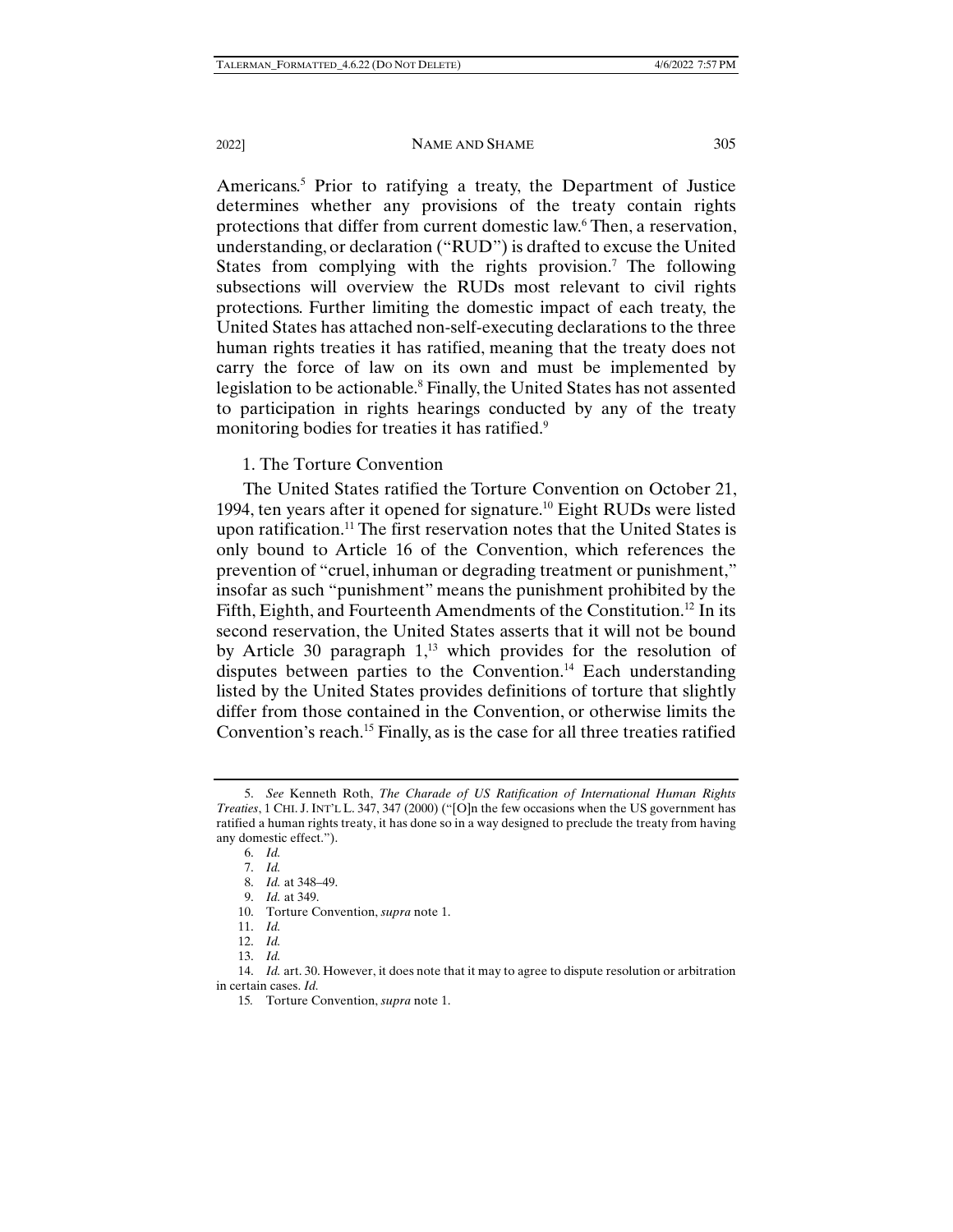by the United States, it declares that the Convention's provisions are not self-executing.16

# 2. Covenant on Civil and Political Rights

The United States ratified the CCPR on June 8, 1992, nearly twentyfive years after it was opened for signature and over fifteen years after it entered into force.<sup>17</sup> Upon ratification, the United States listed thirteen RUDs.18 The first reservation notes that Article 20 of the Covenant, which prohibits the incitement of discrimination or violence on the basis of race, nationality, or religion, $19$  cannot "authorize or require legislation . . . that would restrict the right of free speech and association protected by the Constitution."20 Other reservations address capital punishment, cruel and inhuman treatment, and the treatment of juveniles as adults in criminal cases. $21$ 

The first understanding listed by the United States notes that racebased and other distinctions are permissible when "such distinctions are, at minimum, rationally related to a legitimate governmental objective."22 This understanding further notes that the prohibitions in Article 4 paragraph 1 on discrimination during emergency situations will not "bar distinctions that may have a disproportionate effect upon persons of a particular status."23

Finally, in its first declaration, the United States affirms that the Covenant is not self-executing.24 Its second declaration notes that the United States "will continue to adhere to the requirements and constraints of its Constitution in respect to . . . restrictions and limitations [on the freedom of expression]."25 In its final declaration, the United States notes that Article 47 applies only to international law and not to domestic law.26 That article recognizes that nothing in the Covenant may impair "the inherent right of all peoples to enjoy and

26. *Id.*

 <sup>16.</sup> *Id.*

 <sup>17.</sup> CCRP, *supra* note 2.

 <sup>18.</sup> *Id.*

 <sup>19.</sup> *Id.* art. 20.

 <sup>20.</sup> CCRP, *supra* note 2.

 <sup>21.</sup> *Id.* 

 <sup>22.</sup> *Id.*

 <sup>23.</sup> *Id.* Other understandings address compensation for miscarriages of justice, the goals of punishment, the provision of counsel in criminal cases, and the prohibition on double jeopardy.

 <sup>24.</sup> *Id.*

 <sup>25.</sup> *Id.*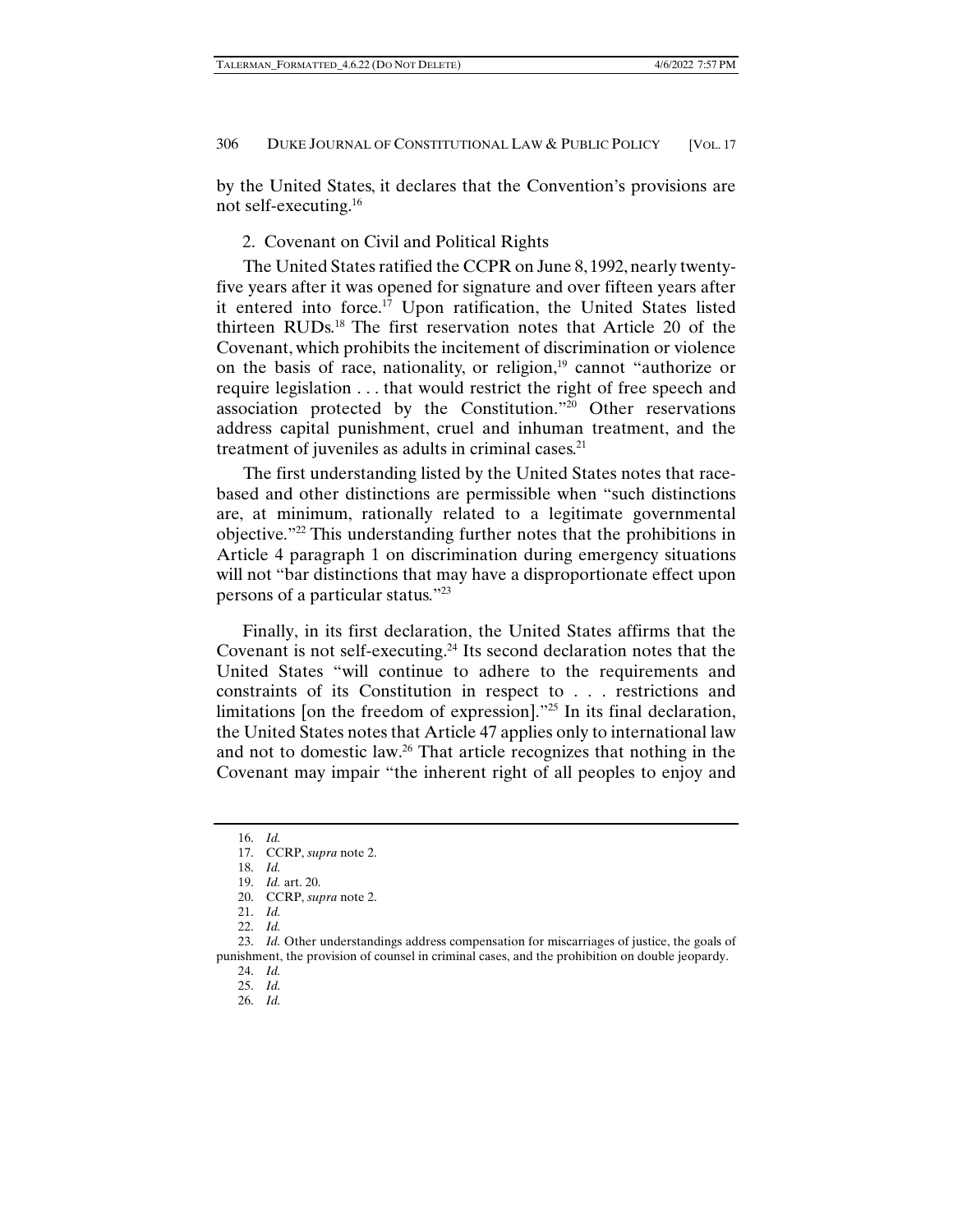utilize fully and freely their natural wealth and resources."27 Neither state legislatures nor Congress has implemented legislation that would enforce the Covenant domestically.<sup>28</sup>

3. Convention on the Elimination of All Forms of Racial Discrimination

CERD, arguably the treaty that most directly impacts civil rights and racial justice in the United States, was ratified by the United States on October 21, 1994, approximately twenty-five years after the treaty first went into force.<sup>29</sup> Again, the ratification was subject to several RUDs. First, the United States noted existing Constitutional protections for the freedom of speech, expression, and association.30 As a result, the United States refused to accept obligations that would require restricting these freedoms and particularly objected to Articles 4 and 7 of the Convention.31 Article 4 directs parties to the Convention to condemn propaganda and organizations that promote any form of racial superiority or racial hatred.<sup>32</sup> It also directs states to adopt "measures designed to eradicate all incitement to, or acts of, such discrimination" by prohibiting (1) hate speech, incitement of violence against any race, and the "provision of any assistance to racist activities"; (2) organizations and organized activity promoting racial discrimination; and (3) the promotion of racial discrimination by public authorities and institutions. $33$  Article 7 requires parties to the Convention to adopt "immediate and effective measures" designed "to combat[] prejudices which lead to racial discrimination and to promot[e] understanding, tolerance and friendship among nations and racial or ethnical groups."34

Second, the United States noted existing Constitutional protections against discrimination and highlighted American values of protecting private conduct from government interference.<sup>35</sup> These values led the Senate to refuse any obligations outlined in Article 2 paragraph 1 and

 <sup>27.</sup> *Id.* art. 47.

 <sup>28.</sup> *See* David Kaye, *State Execution of the International Covenant on Civil and Political Rights*, 3 U.C. IRVINE L. REV. 95, 111 (2013) ("[W]ith some marginal exceptions, the United States has not implemented the Covenant domestically in any meaningful way.").

 <sup>29.</sup> CERD, *supra* note 3.

 <sup>30.</sup> *Id.*

 <sup>31.</sup> *See id.*

 <sup>32.</sup> *Id.* art. 4.

 <sup>33.</sup> *Id.*

 <sup>34.</sup> *Id.* art. 7.

 <sup>35.</sup> CERD, *supra* note 3.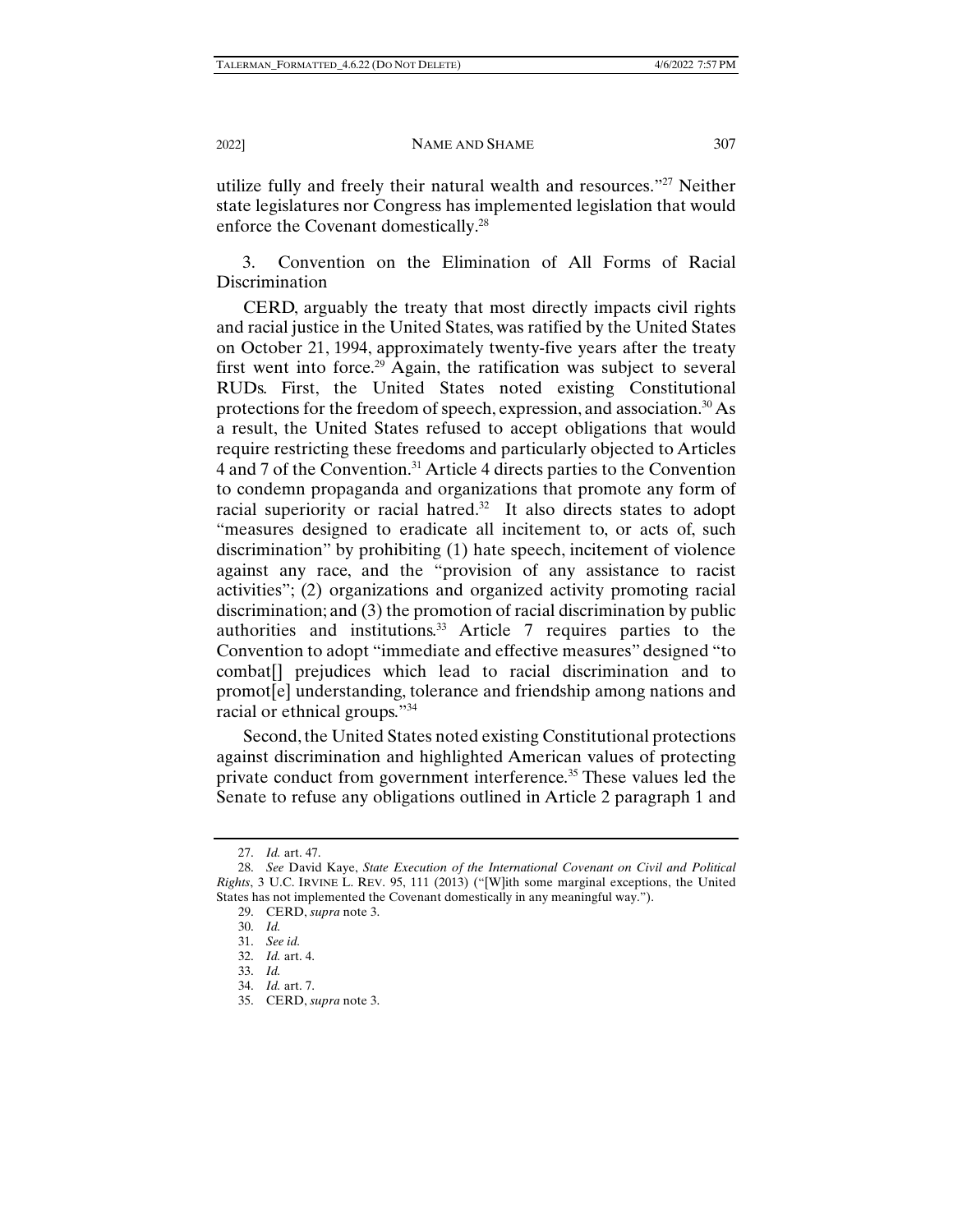subparagraphs (c) and (d), Article 3, and Article 5 "with respect to private conduct except as mandated by the Constitution and laws of the United States."36 Article 2 paragraph 1 requires that parties to the Convention "condemn racial discrimination and undertake to pursue by all appropriate means and without delay a policy of eliminating racial discrimination."37 Subparagraph (c) requires that each party amend or nullify any of its laws that "have the effect of creating or perpetuating racial discrimination," and subparagraph (d) requires that states "shall prohibit and bring to an end, by all appropriate means, including legislation as required by circumstances, racial discrimination by any persons, group or organization."38

Article 3 directs parties to the Convention to "condemn racial segregation and apartheid and undertake to prevent, prohibit and eradicate all practices of this nature in territories under their jurisdiction."<sup>39</sup> Article 5 reemphasizes the requirements of Article 2, and further requires parties "to guarantee the right of everyone, without distinction as to race, colour, or national or ethnic origin, to equality before the law."40 The article then lists rights that states must protect, including equal treatment in the administration of justice; state protection against violence or bodily harm; political rights; civil rights; economic, social, and cultural rights; and access to public accommodations.41

Third, the United States required that it must consent to any dispute submitted to the International Court of Justice to which it is a party.<sup>42</sup> Fourth, the United States recognizes that the Convention would only "be implemented by the Federal Government to the extent that it exercises jurisdiction over the matters covered therein, and otherwise by the state and local governments."43 Finally, since CERD's ratification and its accompanying non-self-executing declaration,

43. *Id.*

 <sup>36.</sup> *Id.*

 <sup>37.</sup> *Id.* art. 2(1).

 <sup>38.</sup> *Id.* art. 2(1)(c)–(d).

 <sup>39.</sup> *Id.* art. 3.

 <sup>40.</sup> *Id.* art. 5.

 <sup>41.</sup> *Id.* Political rights include "the right to participate in elections" and "to take part in the Government." Civil rights include the rights to freedom of movement within the state, to leave any country, to nationality, to marriage, to own property, to inherit, to freedom of thought and religion, to freedom of opinion and expression, and to freedom of peaceful assembly and association. Economic, social and cultural rights include the rights to work, to form and join unions, to housing, to public health, to education, and to equal participation in cultural activities. *Id.*

 <sup>42.</sup> CERD, *supra* note 3.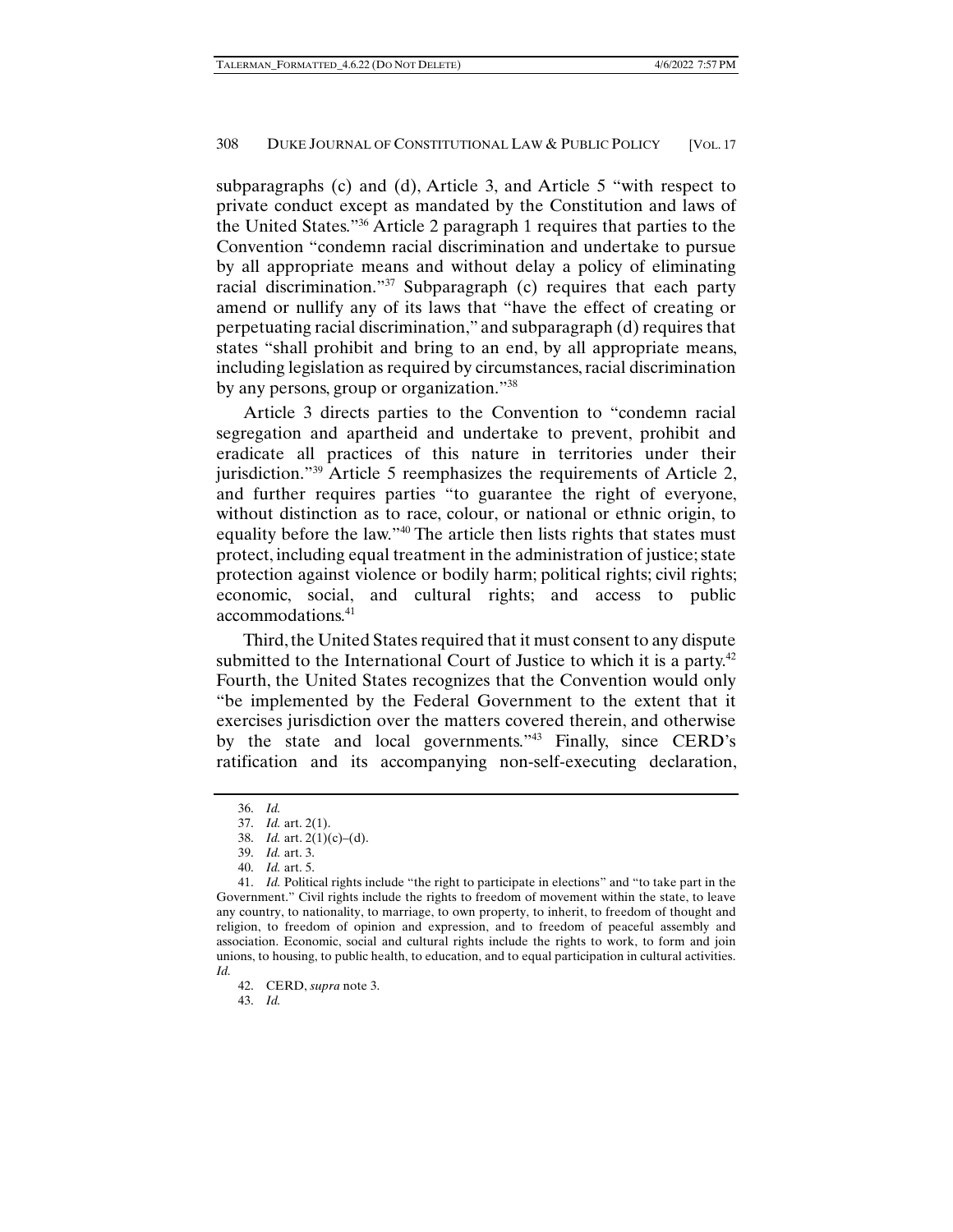Congress has yet to implement any legislation that would create a private right of action in domestic courts for violations of the Convention.<sup>44</sup>

4. Enforcing Human Rights in the United States

Quantitative analyses provide conflicting views about the effect of treaty ratifications on the enforcement of human rights. One study concluded that there is "no statistically significant relationship between treaty ratification and human rights ratings."45 The study further found that countries that have ratified treaties are less likely to comply with these treaties than those countries that have not ratified.<sup>46</sup> Nevertheless, a more recent study based on new data and metrics to measure accountability suggested that ratification may indeed be correlated with higher respect for human rights.<sup>47</sup> Regardless, given the United States' failure to ratify all nine core human rights treaties,<sup>48</sup> and its further failure to meaningfully implement those it has ratified, there appears to be little opportunity for human rights enforcement through treaty ratification in the United States.<sup>49</sup> Nevertheless, human rights enforcement can come in many forms beyond treaty ratification. This subsection will overview a variety of methods employed to minimize human rights violations, with a particular focus on "naming and shaming."

Beyond treaty ratification, human rights protections may be enhanced through domestic policies designed to mitigate human rights

 <sup>44.</sup> Audrey Daniel, *The Intent Doctrine and CERD: How the United States Fails to Meet Its International Obligations in Racial Discrimination Jurisprudence*, 4 DEPAUL J. FOR SOC. JUST. 263, 275 (2011).

 <sup>45.</sup> Oona A. Hathaway, *Do Human Rights Treaties Make a Difference?*, 111 YALE L. J. 1935, 1994 (2002). For survey methods, see *id.* at 1989–92.

 <sup>46.</sup> *Id.* at 1989, 1994.

 <sup>47.</sup> Christoper J. Fariss, *The Changing Standard of Accountability and the Positive Relationship Between Human Rights Treaty Ratification and Compliance*, 48 BRIT. J. POL. SCI. 239, 266 (2017).

 <sup>48.</sup> The nine core human rights treaties are the Torture Convention, CERD, CCPR, the International Covenant on Economic, Social and Cultural Rights, the Convention on the Elimination of All Forms of Discrimination against Women, the Convention on the Rights of the Child, the International Convention on the Protection of the Rights of All Migrant Workers and Members of Their Families, the International Convention for the Protection of All Persons from Enforced Disappearance, and Convention on the Rights of Persons with Disabilities. *The Core International Human Rights Instruments and their monitoring bodies*, UNITED NATIONS, https://www.ohchr.org/en/professionalinterest/pages/coreinstruments.aspx (last visited Mar. 5, 2020).

 <sup>49.</sup> *See* Roth, *supra* note 5, at 350 ("Indeed, one is hard-pressed to identify any US conduct that has changed because of the government's supposed embrace of international human rights standards.").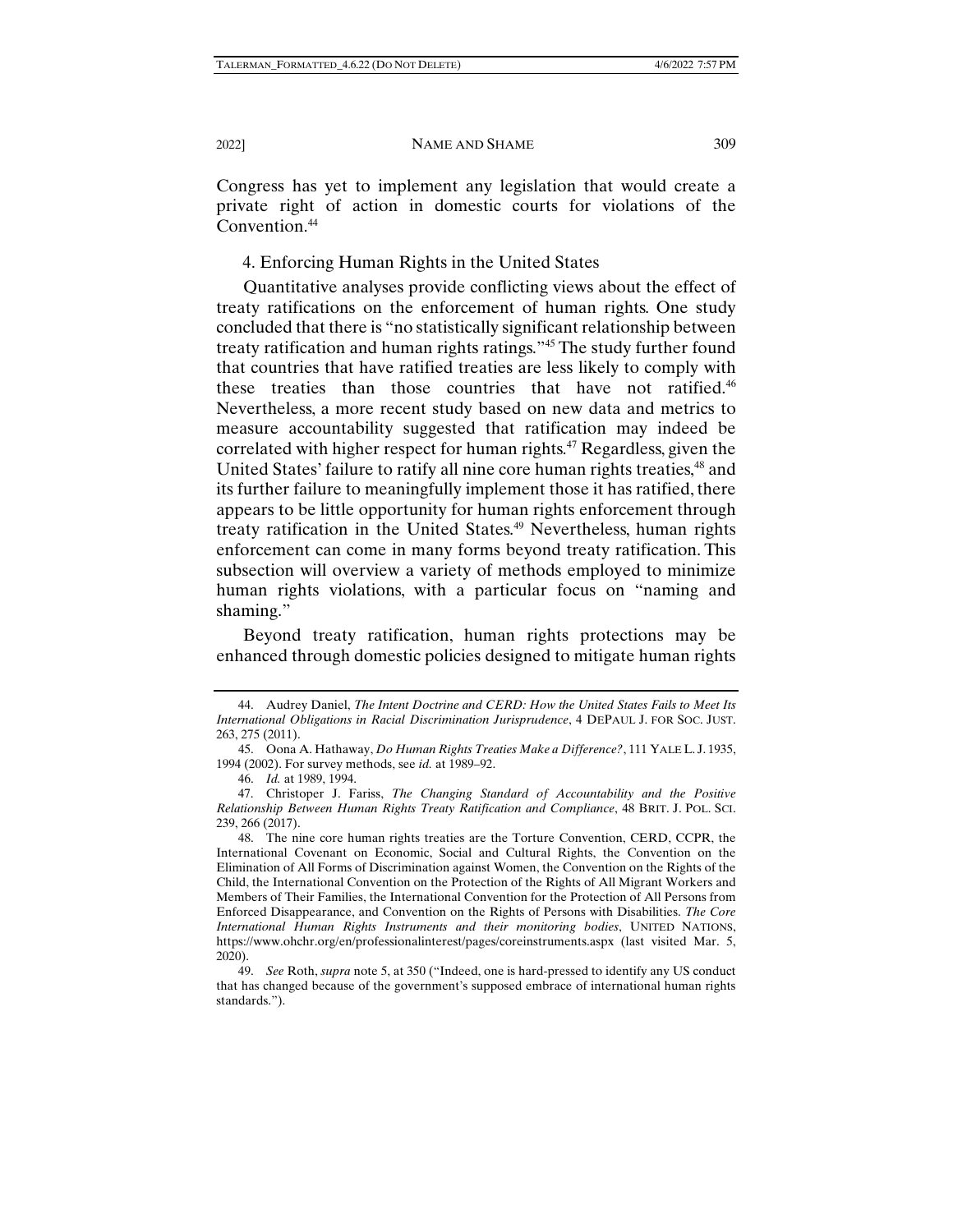violations.50 Self-reporting is one method that serves to enforce human rights and is the process by which states "engage in ongoing dialogue [about treaty compliance and human rights violations] with . . . treaty bodies."51 Other suggestions seek to enhance protections by changing the way external actors enforce human rights. Currently, courts seeking to address human rights violations often employ a backwards-looking, retributive framework that seeks to punish those who have already committed violations, mirroring the criminal law process.<sup>52</sup> Scholar Andrew Keane Woods has suggested alternatives to this criminal law model of enforcing human rights by arguing in favor of three alternative models to promote human rights: the tort model, the development model, and the Red Cross model.<sup>53</sup> The tort model is forward-looking and treats "rights violations as costly accidents to avoid going forward."54 The development model addresses existing state frameworks associated with rights violations and emphasizes economic rights violations.55 Last, the Red Cross model eschews naming and shaming in favor of meeting privately and confidentially about rights violations.<sup>56</sup>

Another method employed to enforce human rights is naming and shaming. Naming and shaming is the process by which states, nongovernmental organizations, or the media publicly call out another actor—usually a governmental actor—for committing human rights violations.57 One example of naming and shaming is Human Rights

 <sup>50.</sup> *See* KATHRYN SIKKINK, EVIDENCE FOR HOPE:MAKING HUMAN RIGHTS WORK IN THE  $21<sup>ST</sup>$  CENTURY 183–84 (2018). Six such policies include those that seek to: "1) diminish war and seek nonviolent solutions to conflict; 2) promote democracy and enhance the quality of existing democracies; 3) guard against dehumanizing and exclusionary ideologies, whether about race, religion, gender, class, or any other status; 4) encourage states to ratify existing human rights treaties and work to enforce human rights laws and norms through nonviolent means; 5) end impunity, by supporting domestic and international accountability that can deter future crimes; and 6) support, expand, and protect domestic and transnational mobilization on behalf of human rights." *Id.*

 <sup>51.</sup> Cosette D. Creamer & Beth A. Simmons, *The Proof Is in the Process: Self-Reporting Under International Human Rights Treaties*, 114 AM. J. INT'L L. 1, 1 (2020). Self-reporting requirements are common enforcement tools in international law. *Id.* at 6. Human rights enforcement through self-reporting is enhanced by increased government commitment to human rights, state capacity, and regular reporting within regions. *Id.* at 19–20.

 <sup>52.</sup> Andrew Keane Woods, *Discounting Rights*, 50 N.Y.U. J. INT'L L. & POL. 509, 527–29 (2018).

 <sup>53.</sup> *Id.* at 534.

 <sup>54.</sup> *Id.*

 <sup>55.</sup> *Id.* at 535.

 <sup>56.</sup> *Id.* at 537.

 <sup>57.</sup> Emilie M. Hafner-Burton, *Sticks and Stones: Naming and Shaming the Human Rights Enforcement Problem*, 62 INT'L ORG. 689, 689 (2008); *see name and shame*, CAMBRIDGE ONLINE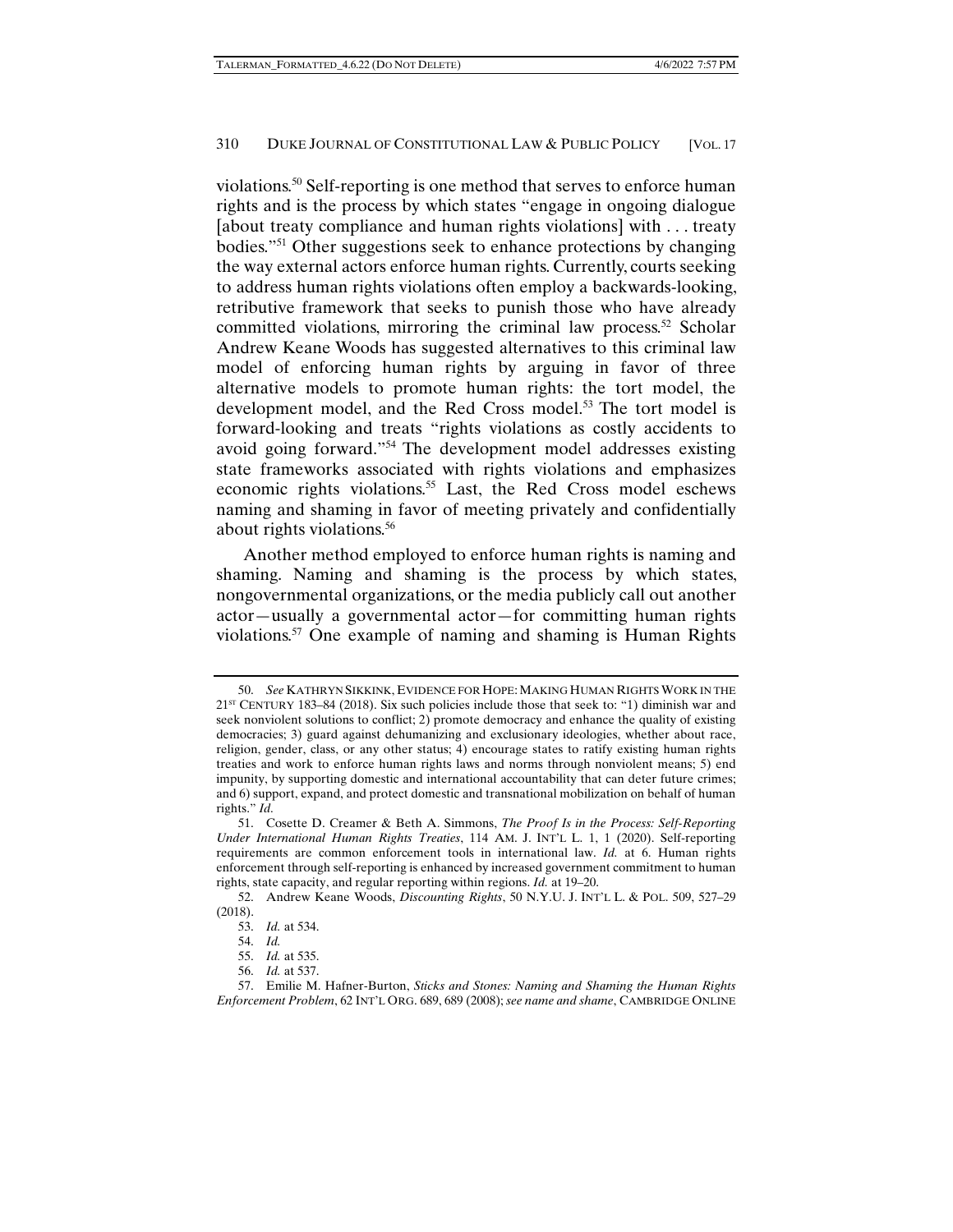#### 2022] NAME AND SHAME 311

Watch's annual World Report, which touches on human rights issues around the globe.58 In 2021, for instance, the Report opened with scathing criticism of the Trump administration's human rights record and a call for President Biden to make rights protections central to his administration.59 The Report went on to call out the United States for several human rights violations, including racial injustice, limitations on women's access to healthcare, poor climate policies, and partnerships with abusive governments abroad.<sup>60</sup>

In 2008, scholar Emilie Hafner-Burton published the first global statistical analysis of naming and shaming, which showed that it can be effective.<sup>61</sup> Hafner-Burton gathered evidence that governments that were shamed as human rights violators generally improved their human rights protections by holding elections or passing rightsaffirming legislation.<sup>62</sup> Kenneth Roth, Executive Director of Human Rights Watch, further argues that naming and shaming works best when it generates public outrage in the country that is being shamed. $63$ Shaming best generates this outrage when three factors are clearly identifiable: 1) the precise action amounting to a rights violation, 2) the actor responsible for that action, and 3) the appropriate remedy for the violation.64 According to Roth, shaming should therefore aim to gradually shape the public's understanding of what constitutes rights violations, and to "broaden[] the number of governmental actions that can be seen [as violations]."65

59. *Id.* at 1–3.

DICTIONARY, https://dictionary.cambridge.org/dictionary/english/name-and-shame (last visited Jan. 30, 2022).

 <sup>58.</sup> *See* HUMAN RIGHTS WATCH, WORLD REPORT 2021: EVENTS OF 2020 (2021), https://www.hrw.org/sites/default/files/media\_2021/01/2021\_hrw\_world\_report.pdf ("World Report 2021, Human Rights Watch's 31st annual review of human rights practices and trends around the globe, reviews developments in more than 100 countries.").

 <sup>60.</sup> *Id.* at 707–24.

 <sup>61.</sup> Hafner-Burton, *supra* note 57, at 690. Hafner-Burton also found that naming and shaming rarely results in the end of "political terror" and is occasionally even followed by more. *Id.* at 691. These adverse effects of naming and shaming may occur because states are more easily able to reform political structures contributing human rights violations than they are able to control non-state actors causing terror. *Id.* Another explanation is that states execute rights violations to counter reforms they have put in place in response to shaming. *Id.* Negative reactions to naming and shaming are most prevalent when naming and shaming creates domestic opposition to violating leaders which in turn is "highly threatening to leaders who use repression to undermine their political opponents." *Id*. at 92.

 <sup>62.</sup> *Id.* at 690–91.

 <sup>63.</sup> Kenneth Roth, *Defending Economic, Social and Cultural Rights: Practical Issues Faced by an International Human Rights Organization*, 26 HUM. RTS. Q. 63, 63, 67 (2004).

 <sup>64.</sup> *Id.* at 68.

 <sup>65.</sup> *See id.* at 71–72 ("An important part of our work should be to shape public opinion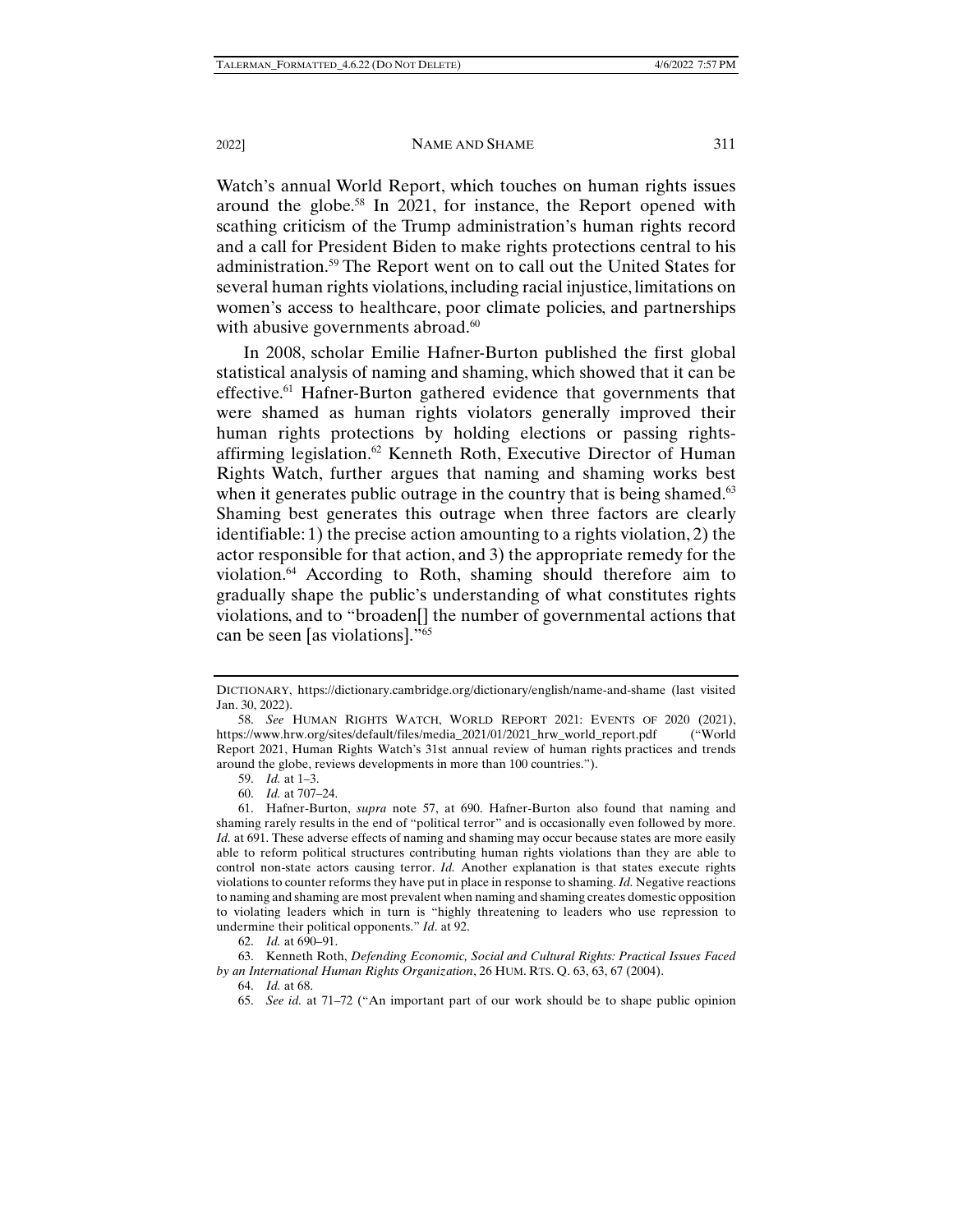Akshaya Kumar, Director of Crisis Advocacy at Human Rights Watch, further notes that naming and shaming "works best if advocates can raise the reputational costs of bad behavior."66 This also reflects the motivations of states that author Beth Simmons calls "strategic ratifiers."67 Strategic ratifiers are countries that ratify treaties "because other countries are doing so, and they would prefer to avoid criticism," or "to ingratiate themselves with domestic groups or international audiences."68

The concept of avoiding reputational damage dovetails with the theory of "interest convergence" put forward by lawyer and activist Derrick Bell.<sup>69</sup> Through the lens of interest convergence, the interests of a group whose rights are being violated will only be accommodated when those interests converge with the interests of the violating party.<sup>70</sup> The interests of violating parties may include political advances abroad.<sup>71</sup> Therefore, the enforcement mechanism of naming and shaming can be useful in bringing about civil rights and racial justice change in the United States when activists put pressure on the United States government via international appeals that threaten American political standing globally.

# II. INTERNATIONAL HUMAN RIGHTS AND THE UNITED STATES CIVIL RIGHTS MOVEMENT, 1940–60S

To understand how appeals to international human rights frameworks—and especially naming and shaming—may benefit civil rights and racial justice actors in the United States today, it is helpful to understand how civil rights actors found success using such methods in

gradually so that it tends to see ESC issues not only in terms of distributive justice but also in terms of discriminatory or arbitrary conduct.").

 <sup>66.</sup> Akshaya Kumar, *Confronting the Shameless*, HUMAN RIGHTS WATCH (Dec. 28, 2016, 12:00 AM), https://www.hrw.org/news/2016/12/28/confronting-shameless.

 <sup>67.</sup> BETH A. SIMMONS, MOBILIZING FOR HUMAN RIGHTS: INTERNATIONAL LAW IN DOMESTIC POLITICS, 58 (2009).

 <sup>68.</sup> *Id.*

<sup>69</sup>*. See generally* Derrick A. Bell, Jr., *Brown v. Board of Education and the Interest-Convergence Dilemma*, 93 HARV. L. REV. 518 (1980) (discussing a theory of interest convergence).

 <sup>70.</sup> *See id.* at 523. As will be discussed in Part III, Bell uses the theory of interest convergence to explain the Supreme Court's decision in *Brown v. Board of Education*, stating that "[t]he interests of blacks in achieving racial equality will be accommodated only when it converges with the interests of whites." *Id.* 

 <sup>71.</sup> *See id.* at 524 (explaining that understanding the Supreme Court's decision in *Brown v. Board of Education* requires "consideration of the decision's value to . . . whites in policymaking positions").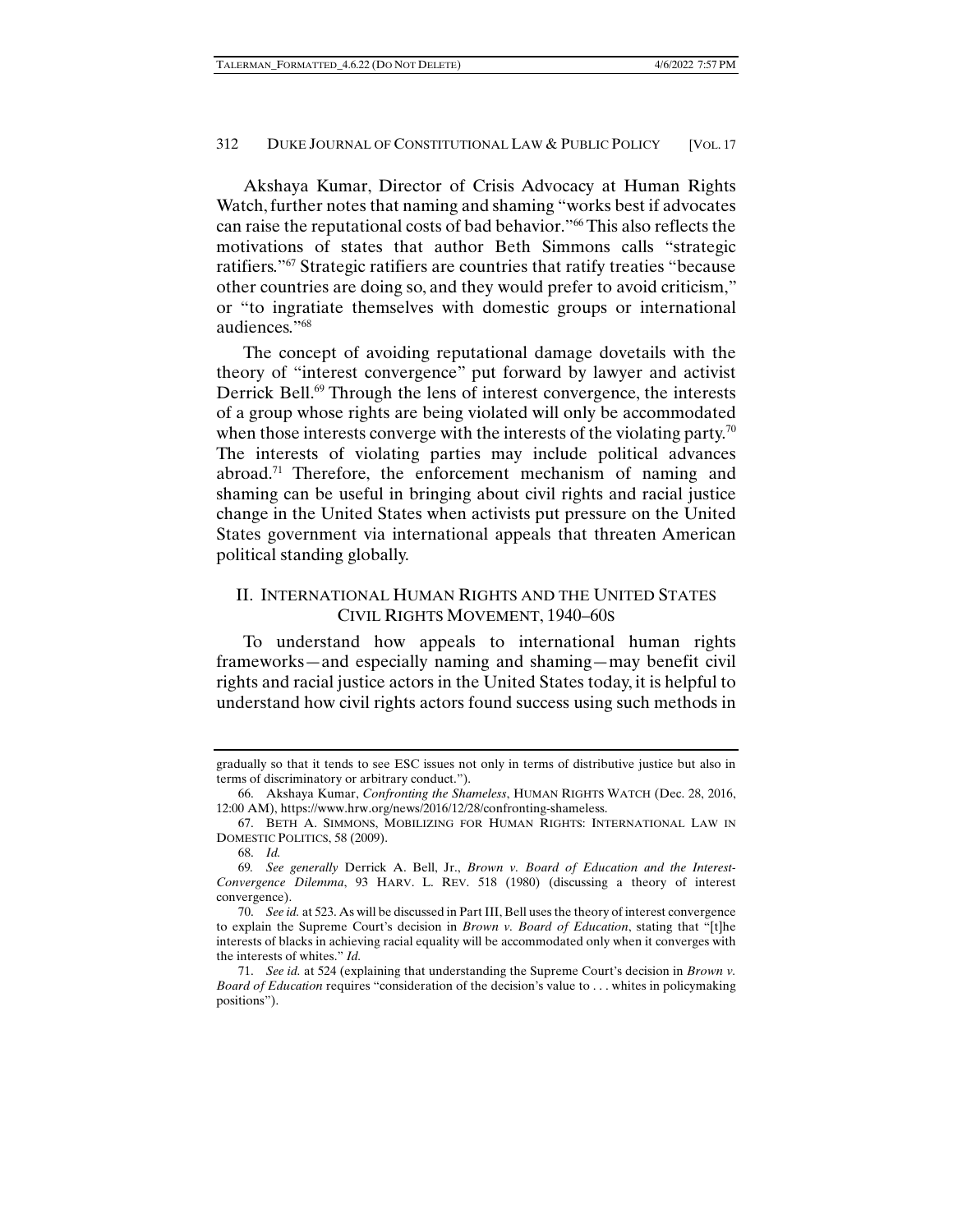the past. This section evaluates the human rights frameworks employed by activists at the height of the American civil rights movement. During the 1940s, 50s, and 60s, civil rights actors appealed to the international community through petitions to the UN, litigation citing human rights law, and direct-action campaigns that attracted international attention. These activists' work shows a clear trend: appeals to international organizations invited pressure from international actors, which in turn facilitated the implementation of more protective civil rights law in the United States.

### *A. Direct Appeals to International Human Rights Bodies*

Dating back to 1946, activists have sparked change for human rights protections by directly appealing to human rights bodies. While perhaps not the exact beginning of the civil rights story, this analysis will begin in 1946, soon after the UN Charter was signed. Around this time, organizations across the United States began to mobilize in the hopes of leveraging the Charter to attack domestic racism.<sup>72</sup> One of the first organizations to do so was the National Negro Congress ("NNC"), which presented a petition accompanied by "The Facts' on 'Oppression of the American Negro'" to the Economic and Social Council of the UN.73 The petition cited equal rights provisions in the Charter, as well as the responsibilities of the Economic and Social Council and not-yet-formed Human Rights Commission.<sup>74</sup> It also relied on statistics from the United States government that highlighted socioeconomic gaps between Black and white Americans, as well as political limitations and violence directed towards Black Americans.75 Finally, the petition requested that the UN study, make recommendations, and take any other actions it deemed necessary to end "the oppression of the American Negro."76 The NNC's petition ultimately did not trigger any action by the UN, but it did garner significant attention.<sup>77</sup>

The attention the petition attracted inspired prominent civil rights activist W.E.B. Du Bois to adopt similar strategies.<sup>78</sup> Working on behalf

 <sup>72.</sup> Charles P. Henry & Tunua Thrash, *U.S. Human Rights Petitions Before the UN*, 26 BLACK SCHOLAR (ISSUE 3/4) 60, 62 (1996).

 <sup>73.</sup> *Id.* at 62–63.

 <sup>74.</sup> *Id.* at 63.

 <sup>75.</sup> *Id.*

 <sup>76.</sup> *Id.* 77. *Id.*

 <sup>78.</sup> Sylvanna M. Falcón, *Invoking Human Rights and Transnational Activism in Racial*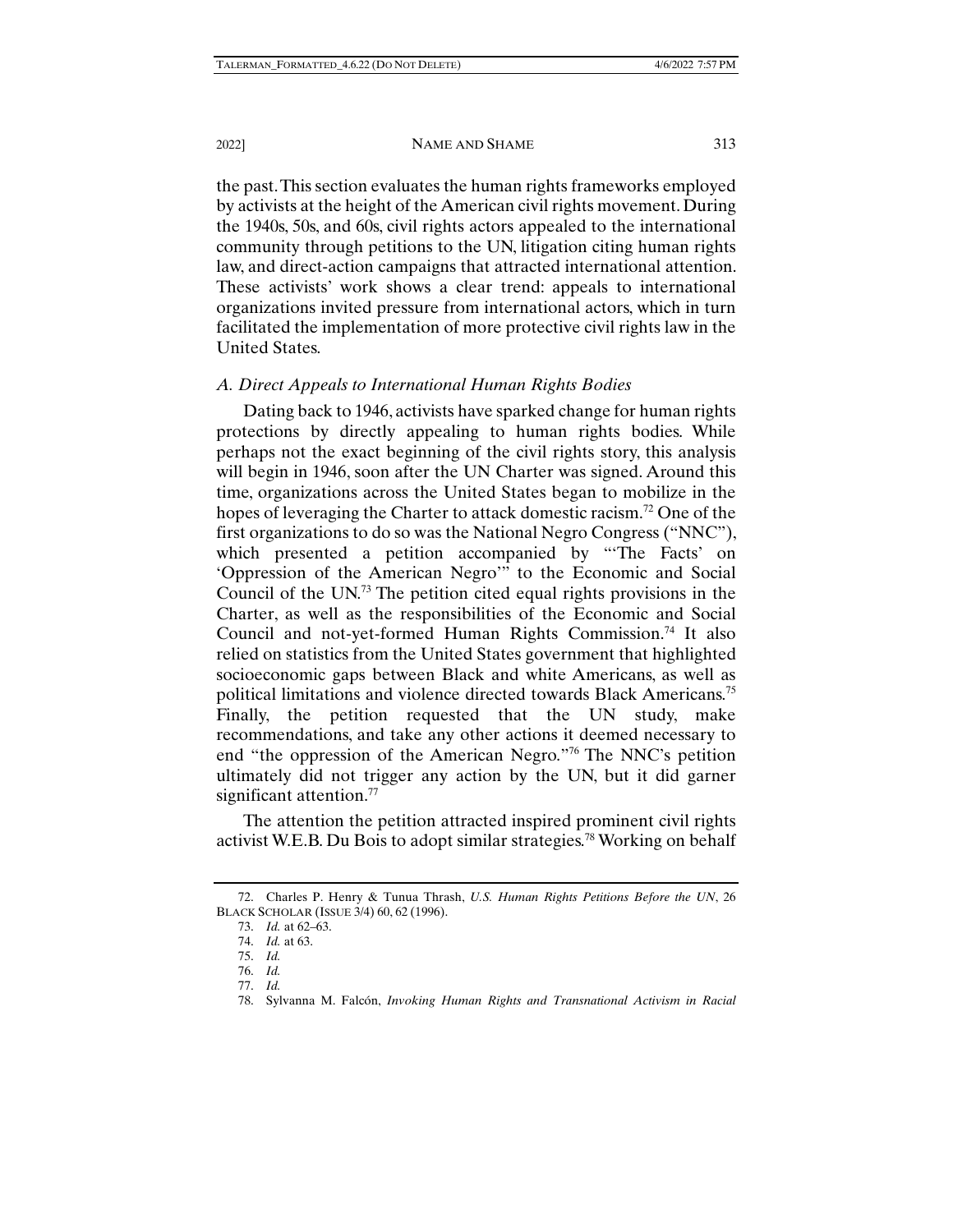of the National Association for the Advancement of Colored People ("NAACP"), he and other NAACP leadership composed "An Appeal to the World" in  $1947^{79}$  In his introduction to the Appeal, Du Bois wrote that "the United States owes something to the world . . . [and] is in honor bound not only to protect its own people and its own interests, but to guard and respect the various peoples of the world who are its guests and allies."80 The Appeal went on to argue that "the Negro in the United States is the victim of wide deprivation of each of [the fundamental human rights]" promoted by the United Nations, including rights to "Education, Employment, Housing, and Health."81

Furthermore, the Appeal linked a statement by Belgian delegate M. F. Dehousse to discrimination against Black Americans and Article 2, paragraph 7 of the Charter.<sup>82</sup> Dehousse had stated that "if human rights" are systematically denied or violated in one or other part of the world; there can be no doubt that such a situation . . . will, after a more or less brief period of confusion and anarchy, lead again to war."83 Consistent with Dehousse's fears, the NAACP believed that the systemic violation of Black Americans' human rights might cause war.<sup>84</sup> The Appeal therefore argued that these concerns could trigger action under the Charter because racial injustice in the United States posed a threat to international peace and security.85

The Appeal then turned to Article 39 of the Charter,<sup>86</sup> which states that "[t]he Security Council shall determine the existence of any threat to the peace, breach of the peace, or act of aggression and shall make

Justice Struggles at Home: US Antiracist Activists and the UN Committee to Eliminate Racial *Discrimination*, 4 SOC'YS WITHOUT BORDERS 295, 296 (2009); *see also* Henry & Thrash, *supra* note 72, at 63 ("The attention the NNC petition attracted was not lost on W.E.B. Du Bois . . . .").

 <sup>79.</sup> Falcón, *supra* note 78, at 296*.*

 <sup>80.</sup> NAACP, AN APPEAL TO THE WORLD: A STATEMENT ON THE DENIAL OF HUMAN RIGHTS TO MINORITIES IN THE CASE OF CITIZENS OF NEGRO DESCENT IN THE UNITED STATES OF AMERICA AND AN APPEAL TO THE UNITED NATIONS FOR REDRESS 13 (W.E.B. Du Bois ed., 1947) [hereinafter AN APPEAL TO THE WORLD]. Du Bois went on to highlight acts of violence and discrimination against non-white international visitors and reasons that domestic discrimination "infring[es] upon the rights of the peoples of the world." *Id.*

 <sup>81.</sup> *Id.* at 62.

 <sup>82.</sup> *Id*. at 91.

 <sup>83.</sup> *Id.*

 <sup>84.</sup> *See id.* ("[T]he well-nigh universal violation of the principle of 'respect for human rights and for fundamental freedoms for all without distinction as to race, sex, language, or religion,' as far as Negroes are concerned, comes within the category of the situation outlined by M. Dehousse.")

 <sup>85.</sup> *See id.* (". . . Article 2, paragraph 7, [should] be interpreted in such a way to make possible action under the Charter . . . .").

 <sup>86.</sup> *Id.* at 91.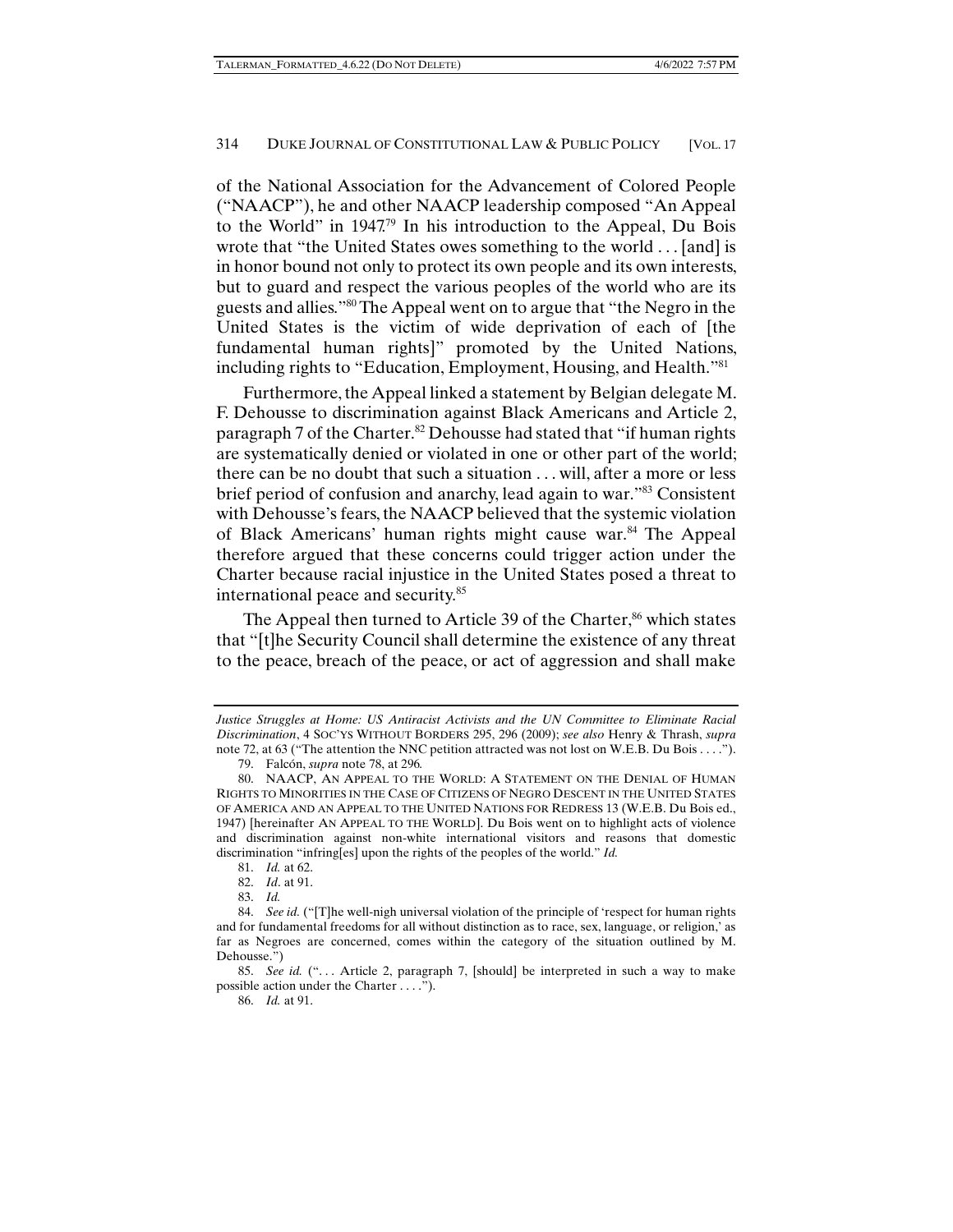#### 2022] NAME AND SHAME 315

recommendations, or decide what measures shall be taken in accordance with Article 41 and 42, to maintain or restore international peace and security."87 In addition to provisions indicating that the Charter permitted the UN to address racism in the United States, the NAACP also believed that minority groups should be able to petition the General Assembly to ensure that the Security Council was adequately informed of threats to peace and security.<sup>88</sup>

The Appeal did not find success upon its presentation.<sup>89</sup> Eleanor Roosevelt, along with Commission on Human Rights Director John Peters Humphrey, feared that the Appeal would hinder the passing of the Commission's International Bill of Rights.<sup>90</sup> Instead, Humphrey recommended sending the appeal to the Subcommission in the Prevention of Discrimination and Protection of Minorities.<sup>91</sup> There too, the Appeal gained little traction—it "was voted down four to one with seven abstentions" and the United States voting "no."<sup>92</sup>

Nevertheless, the Appeal was not a complete failure, as it garnered significant attention both domestically and abroad. Many American organizations signed onto the Appeal, including the National Negro Congress, the Council on African Affairs, the National Baptist Convention, the Urban League, and the National Association of Colored Women.<sup>93</sup> The NAACP additionally received requests for copies of the Appeal from the Soviet Union, Great Britain, and the Union of South Africa, all countries critical of racial discrimination in the United States.<sup>94</sup> Due to this attention, it is arguable that the Appeal "accomplished its purpose of arousing interest in discrimination."95

 <sup>87.</sup> U.N. Charter art. 39.

 <sup>88.</sup> AN APPEAL TO THE WORLD, *supra* note 80, at 91.

 <sup>89.</sup> Henry & Thrash, *supra* note 72, at 65.

 <sup>90.</sup> *Id.* at 64–65. Roosevelt, who was both a delegate to the Commission on Human Rights and a board member of the NAACP, led the opposition to the appeal. *Id.* at 65. Roosevelt thought it was embarrassing to have America's dirty laundry—i.e. "racial practices"—aired "in an international forum", and believed it to be an "affront" if any other country supported the petition. *Id.*

 <sup>91.</sup> *Id.*

 <sup>92.</sup> *Id.*

 <sup>93.</sup> *Id.* at 64.

 <sup>94.</sup> MARY L. DUDZIAK, COLD WAR CIVIL RIGHTS: RACE AND THE IMAGE OF AMERICAN DEMOCRACY 44 (2000) [hereinafter DUDZIAK, COLD WAR CIVIL RIGHTS] (quoting WALTER FRANCES WHITE, A MAN CALLED WHITE: THE AUTOBIOGRAPHY OF WALTER WHITE 358–59 (1948)).

 <sup>95.</sup> DUDZIAK, COLD WAR CIVIL RIGHTS, *supra* note 94 at 45 (quoting GERALD HORNE, BLACK AND RED: W. E. B. DUBOIS AND THE AFRO-AMERICAN RESPONSE TO THE COLD WAR, 1944-1963 79–80 (1986)); *see also* Henry & Thrash, *supra* note 72, at 64 ("Apparently, this attention was the primary goal of the petition, since the action requested by the petitioners was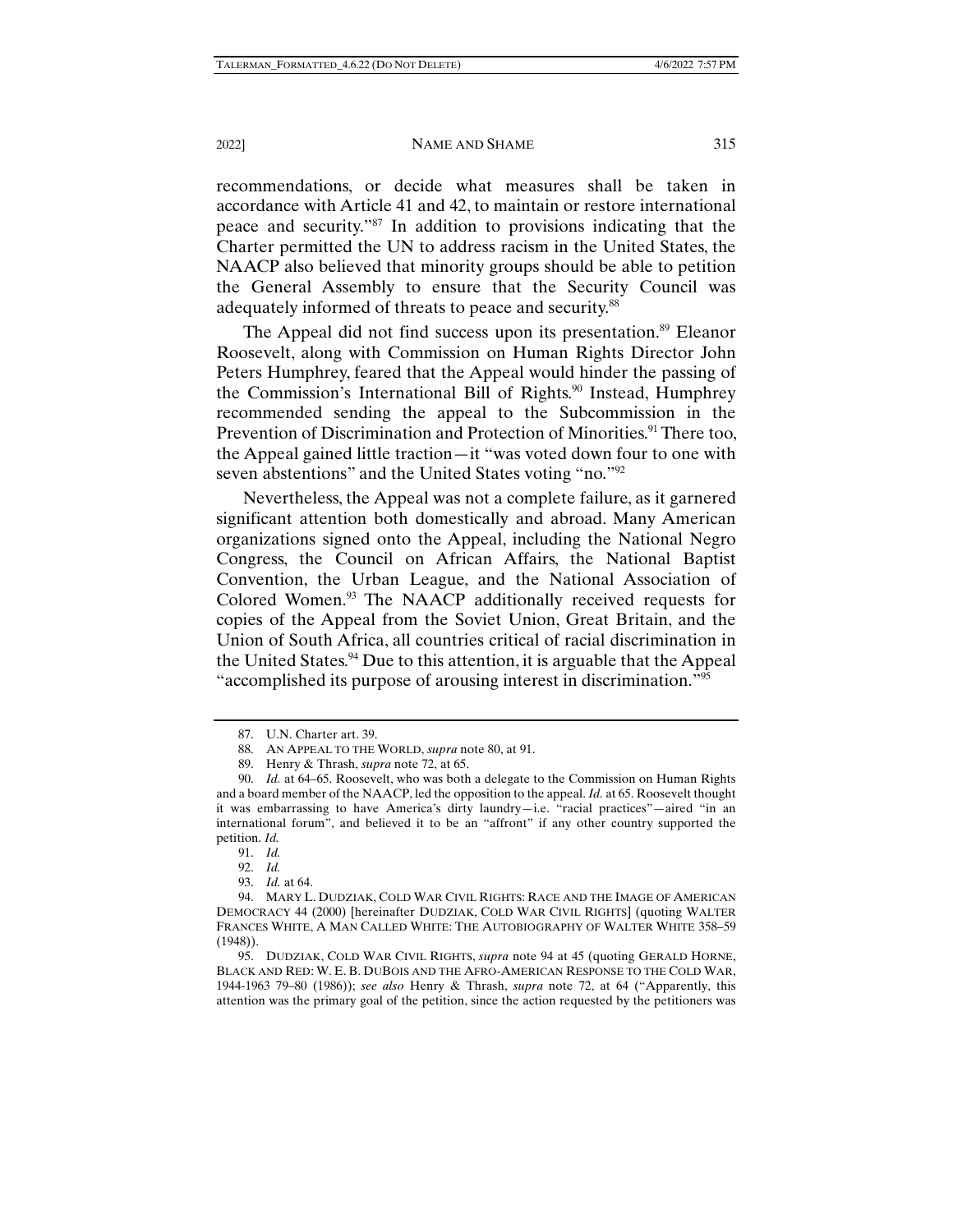Undeterred by previous failed petitions, the Civil Rights Congress ("CRC") submitted their petition, "We Charge Genocide," to the UN when the Convention on the Prevention and Punishment of the Crime of Genocide ("Genocide Convention") entered into force in 1951.96 The petition argued that under Article II of the Convention, there was ongoing "genocide against black people in the United States."97 Article II defines genocide as:

> [A]ny of the following acts committed with intent to destroy, in whole or in part, a national, ethnical, racial or religious group, as such:

(a) Killing members of the group;

(b) Causing serious bodily or mental harm to members of the group;

(c) Deliberately inflicting on the group conditions of life calculated to bring about its physical destruction in whole or in part;

(d) Imposing measures intended to prevent births within the group;

(e) Forcibly transferring children of the group to another group.<sup>98</sup>

To prove that the criteria for genocide applied to the treatment of Black Americans, the CRC cited incidents reported by aggrieved Black Americans, as well as newspapers and other research documents.<sup>99</sup> The CRC "solemnly ask[ed] the General Assembly to condemn this genocide" as a violation of the Convention and as a threat to international peace.<sup>100</sup> Like earlier petitions, "We Charge Genocide" attracted international attention but was not received favorably by the

very vague.").

 <sup>96.</sup> Henry & Thrash, *supra* note 72, at 65, 72; *see also* CIVIL RIGHTS CONGRESS, WE CHARGE GENOCIDE : THE HISTORIC PETITION TO THE UNITED NATIONS FOR RELIEF FROM A CRIME OF THE UNITED STATES GOVERNMENT AGAINST THE NEGRO PEOPLE (William L. Patterson ed. 1951) [hereinafter WE CHARGE GENOCIDE].

 <sup>97.</sup> Henry & Thrash, *supra* note 72, at 65.

 <sup>98.</sup> Convention on the Prevention and Punishment of the Crime of Genocide, Dec. 9, 1948 (entered into force Jan. 12, 1951), S. Exec. Doc. O, 81-1 (1949), 78 U.N.T.S. 277 [hereinafter Genocide Convention].

 <sup>99.</sup> Henry & Thrash, *supra* note 72, at 65; *see also* DUDZIAK, *supra* note 94, at 63 ("The bulk of the . . . petition consisted of documentation of 153 killings, 344 other crimes of violence against African Americans, and other human rights abuses committed in the United States from 1945 to 1951.").

 <sup>100.</sup> WE CHARGE GENOCIDE, *supra* note 96, at 28.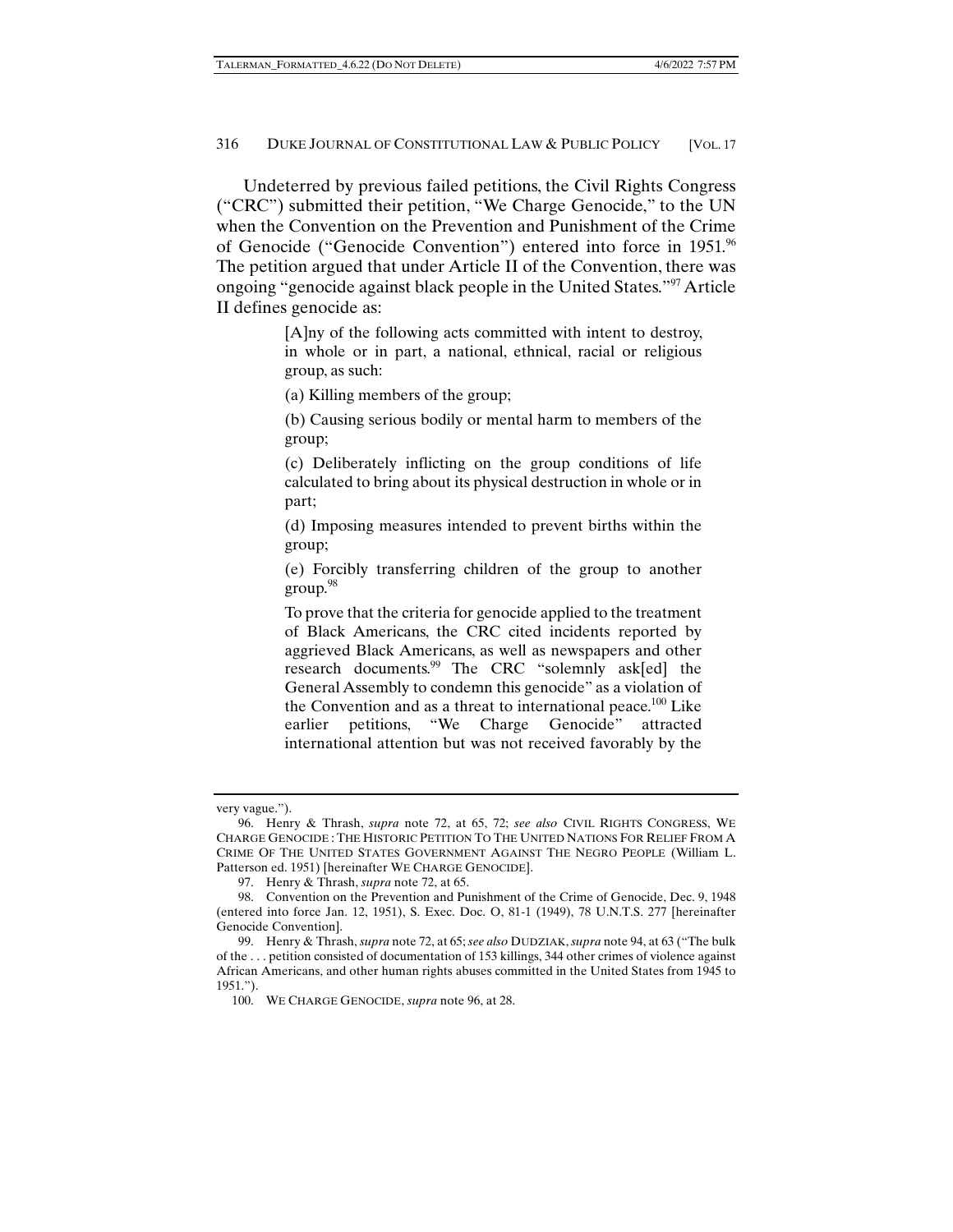### federal government, nor was it acted on by the  $UN^{101}$

The effects of international attention on the United States, however, should not be overlooked. These effects were particularly evident during the Cold War. For example, following the submission of "We Charge Genocide" in France, the petition's editor was asked to surrender his passport by the United States embassy in Paris.<sup>102</sup> He refused, but his passport was seized when he returned to the United States and he was further condemned for "air[ing] the nation's dirty laundry overseas" in violation of unspoken Cold War norms.<sup>103</sup> This example illustrates how desperately the federal government wanted to maintain its international reputation, especially vis-à-vis communist countries. Furthermore, the attention garnered by these appeals and the domestic reaction to that attention inspired civil rights actors to continue shining a light on human rights abuses in the United States.

### *B. Human Rights Appeals and the Supreme Court*

Despite the lack of formal action resulting from treaty appeals in the 1940s and 50s, human rights frameworks and international attention began to affect the Supreme Court during this time and into the 1960s. Perhaps the most notable example of this is the Supreme Court's decision in *Brown v. Board of Education*, decided in 1954. The Court's decision in *Brown*, which prohibited racially segregated public schools,<sup>104</sup> "reinterpret[ed] the Fifth and Fourteenth Amendments to incorporate the international norm prohibiting racial segregation."105 Although many factors led to the decision, scholars cite the "political synergy between human rights and civil rights" and the international embarrassment of maintaining segregated schools as two driving forces.106

Returning to Derrick Bell's theory of interest convergence, one can understand the Court's movement towards desegregation by understanding the value such a move had to white Americans—that is,

 <sup>101.</sup> *See* DUDZIAK, COLD WAR CIVIL RIGHTS, *supra* note 94, at 65–66 ("[E]fforts to internationalize the civil rights movement ran directly counter to U.S. government efforts to create and sustain an image overseas of a progressive and just nation.").

 <sup>102.</sup> *Id.* at 65.

 <sup>103.</sup> *Id.* at 66.

 <sup>104.</sup> Brown v. Bd. of Educ., 347 U.S. 483, 493 (1954).

 <sup>105.</sup> David L. Sloss, *How International Human Rights Transformed the US Constitution*, 38 HUM. RTS. Q. 426, 448 (2016).

 <sup>106.</sup> *Id.* at 449; *see also* Henry & Thrash, *supra* note 72, at 66–67 ("[T]he most famous civil rights case of the twentieth century, the *Brown* case, has been frequently cited as an example of the influence of foreign opinion on domestic race relations.").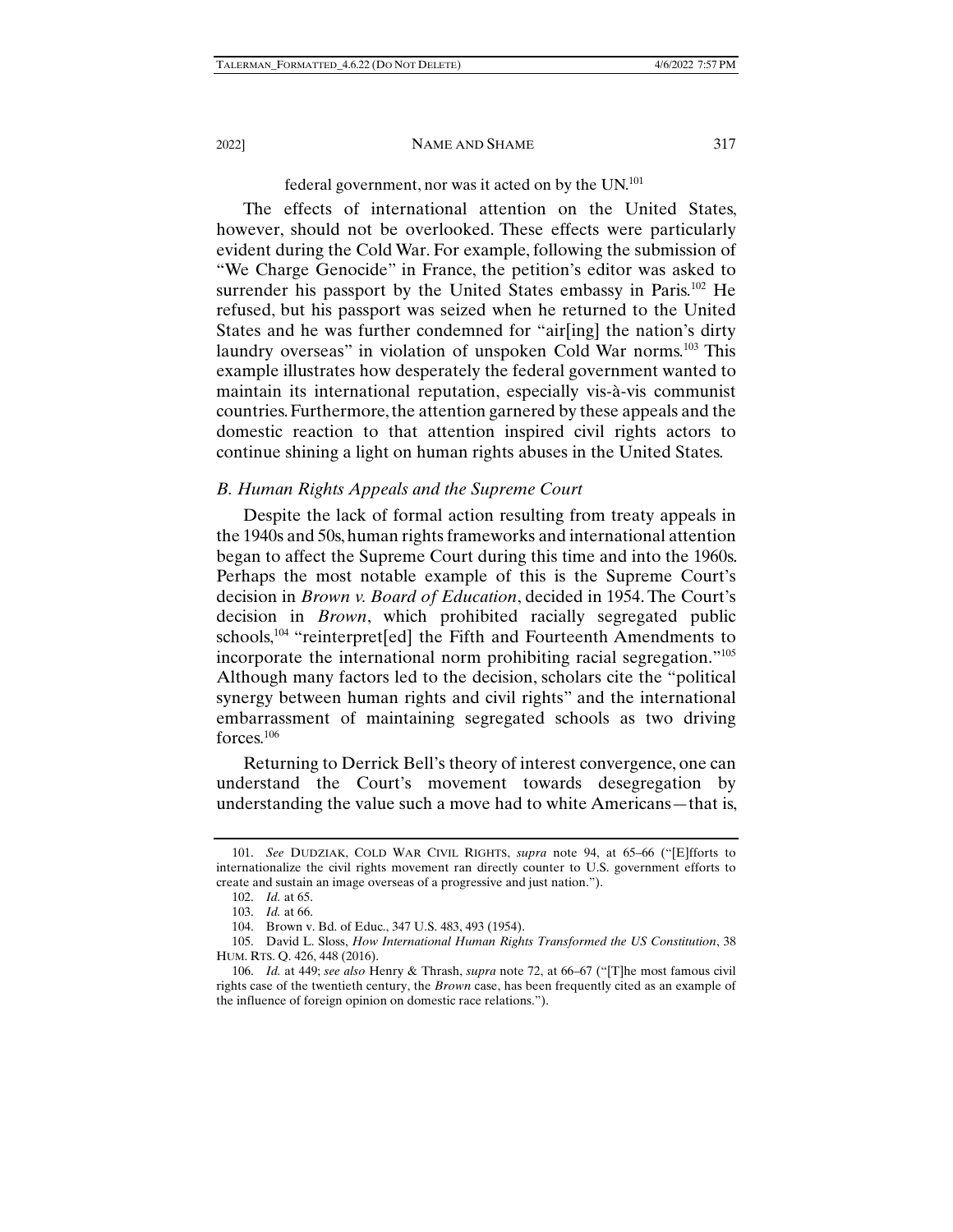the value of keeping up appearances internationally.<sup>107</sup> At the time *Brown* was decided, the United States was struggling "to win the hearts and minds of emerging third world peoples," and the media was recognizing that *Brown* could affect "U.S. prestige."108 To support this point, Bell quotes *Time* magazine, which noted that "[i]n many countries, where U.S. prestige and leadership have been damaged by the fact of U.S. segregation, [*Brown*] will come as a timely reassertion of the basic American principle that 'all men are created equal.'"109 Activists were also able to capitalize on international praise of *Brown* by arguing that civil rights work improved America's image abroad and therefore "promoted ... the nation's Cold War interests."<sup>110</sup>

The Court's decision in *Brown* did not, however, put a stop to the embarrassment the United States was facing abroad. Three years after *Brown* was decided, many schools still deliberately delayed desegregation. One such school was Central High School in Little Rock, Arkansas, where violent protest erupted in response to desegregation plans.<sup>111</sup> The federal government was concerned with how the Soviet Union and other communist countries exploited the Little Rock Crisis, and how the Crisis affected America's reputation abroad.112 Indeed, Little Rock received significant negative coverage from news outlets around the world for nearly a month after protests erupted.<sup>113</sup>

Henry Cabot Lodge, the United States Ambassador to the UN, conveyed these worries to President Eisenhower in a letter stating that "at the United Nations I can see clearly the harm that the riots in Little Rock are doing to our foreign relations .... I suspect that we lost several votes on the Chinese communist item because of Little Rock."114 Eisenhower, in a televised address to the American people, pleaded

 <sup>107.</sup> *See* Bell, *supra* note 69, at 524 ("[T]he decision in Brown . . . cannot be understood without some consideration of the decision's value to ... those whites in policymaking positions able to see the economic and political advances at home and abroad that would follow abandonment of segregation.").

 <sup>108.</sup> *Id.*

 <sup>109.</sup> *Id.* 

 <sup>110.</sup> Mary L. Dudziak, *Brown as a Cold War Case*, 91 J. AM. POL. 32, 36 (2004).

 <sup>111.</sup> *See* DUDZIAK, COLD WAR CIVIL RIGHTS, *supra* note 94, at 115–18.

 <sup>112.</sup> *Id.* at 118–19, 121–24. Communist propaganda became so severe that some Americans accused the governor of Arkansas himself of purposely aiding the Soviets. *Id.* at 124.

 <sup>113.</sup> *See id.* at 118–24.

 <sup>114.</sup> *See* Mary L. Dudziak, *The Little Rock Crisis and Foreign Affairs: Race, Resistance, and the Image of American Democracy*, 70 S. CAL. L. REV. 1641, 1694 (1997) (citing and quoting the letter) [hereinafter Dudziak, *Little Rock and Foreign Affairs*].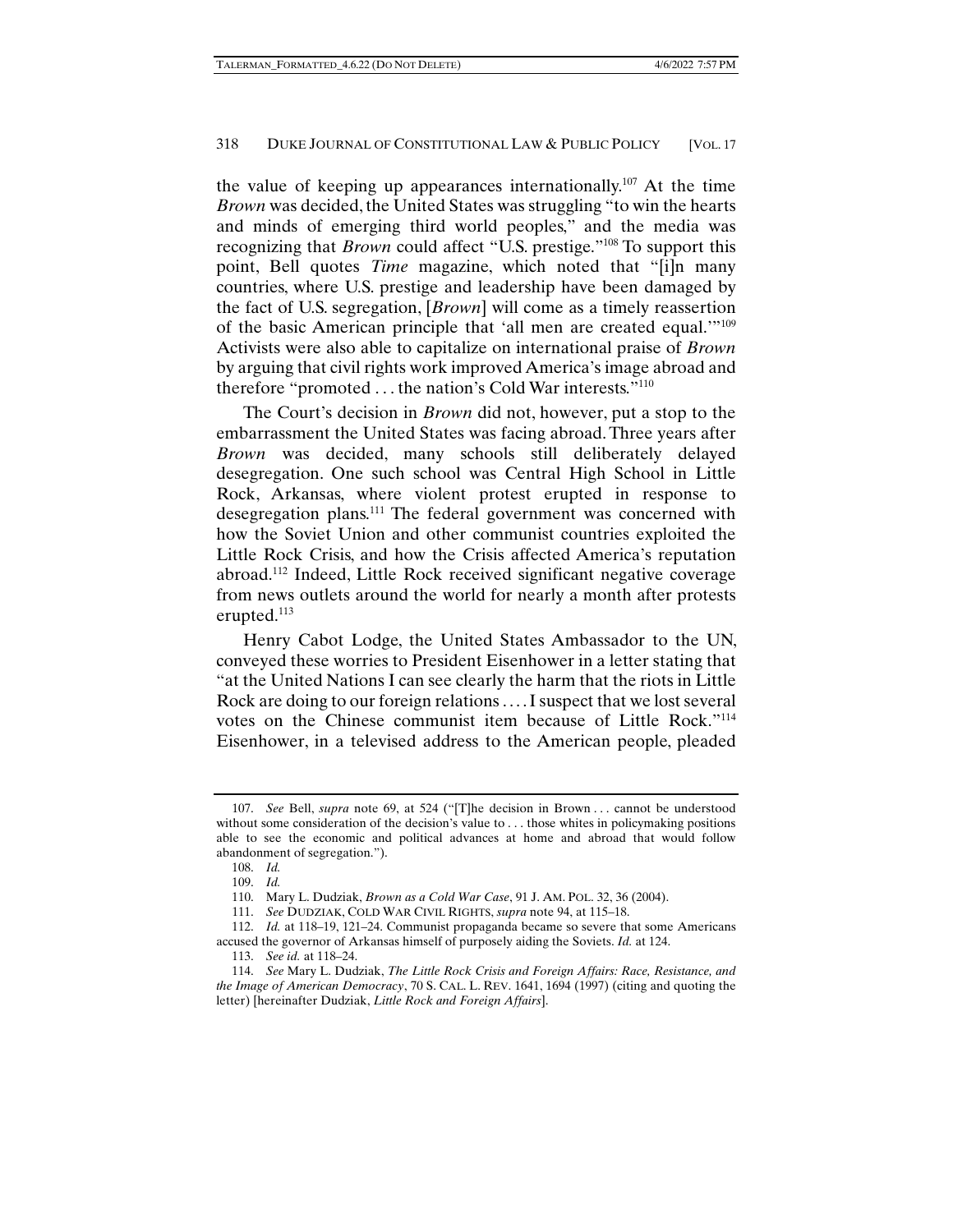with the state of Arkansas to comply with desegregation orders.<sup>115</sup> President Eisenhower argued that if federal troops were removed from the school's campus, "a blot upon the fair name and high honor of our nation in the world will be removed. Thus will be restored the image of America . . . . . . . . 116

In response to the actions in Little Rock, the Supreme Court held in *Cooper v. Aaron* that school segregation violated the Constitution, reaffirming its holding in *Brown*. 117 Upholding *Brown* was not only an assertion of the Court's legitimacy, but also an act of preserving international appearances.118 The central holding of *Brown* had been threatened by massive resistance to school desegregation, but the holding of *Cooper* allowed the United States to reassert to the world that despite the actions of a few in Arkansas, American ideals did not include racial segregation.119 Like *Brown* and the Little Rock protests themselves, *Cooper* was covered by media outlets across the globe.<sup>120</sup> In this way, international pressure on the United States once again had an effect on the Court, which sought to maintain the image of American democracy.121

Direct Action Campaigns and International Pressure to Reform

While some progress was finally being made on school desegregation through the courts, government actors and activists alike turned their attention to segregation in other public accommodations. For instance, President Truman's Committee on Civil Rights was embarrassed by examples of businesses refusing service to non-white foreign officials visiting Washington, D.C.122 In its report to the President, the Committee also indicated that domestic civil rights

 <sup>115.</sup> Dwight D. Eisenhower, *Radio and Television Address to the American People on the Situation in Little Rock*, THE AMERICAN PRESIDENCY PROJECT (Sept. 24, 1957, 9:00 PM), https://www.presidency.ucsb.edu/documents/radio-and-television-address-the-american-peoplethe-situation-little-rock.

 <sup>116.</sup> *Id.*

 <sup>117. 358</sup> U.S 1, 19–20 (1958).

 <sup>118.</sup> Dudziak, *Little Rock Crisis and Foreign Affairs*, *supra* note 114 at 1647.

 <sup>119.</sup> *Id.* at 1711.

 <sup>120.</sup> DUDZIAK, COLD WAR CIVIL RIGHTS*, supra* note 94, at 147–48.

 <sup>121.</sup> *Id.* at 151.

 <sup>122.</sup> *See* PRESIDENT'S COMMITTEE ON CIVIL RIGHTS, TO SECURE THESE RIGHTS 95 (1947), https://www.trumanlibrary.gov/library/to-secure-these-rights [hereinafter TO SECURE THESE RIGHTS] ("The shamefulness and absurdity of Washington's treatment of Negro Americans is highlighted by the presence of many dark-skinned foreign visitors . . . Foreign officials are often mistaken for American Negroes and refused food, lodging and entertainment. However, once it is established that they are not Americans, they are accommodated.").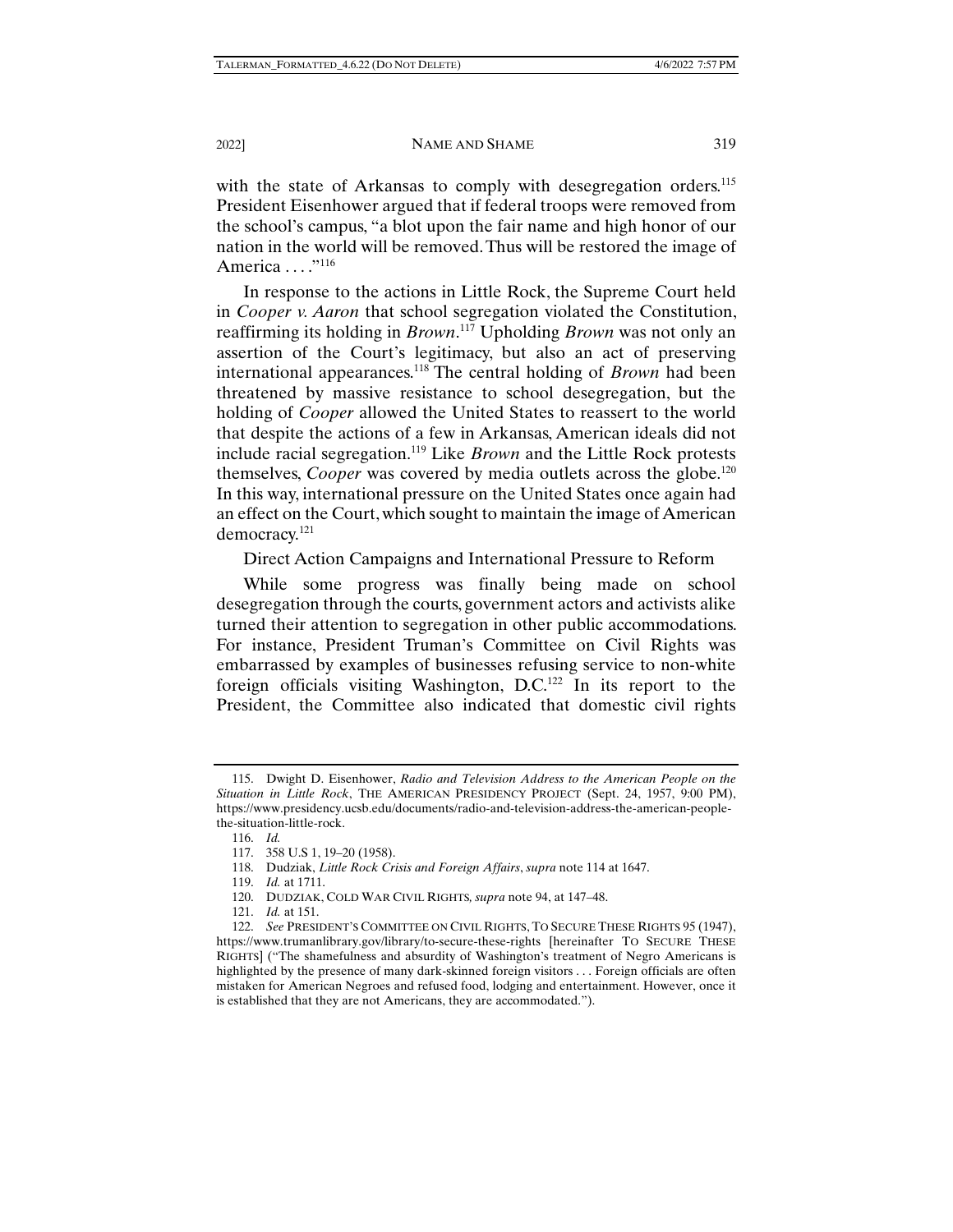policy "has been an issue in world politics."123 The Committee then urged improvement in the realm of civil rights because it was "concerned with the good opinion of the peoples of the world."124

Activists also began to challenge segregation, but they did so through direct-action protests. For example, the 1961 Freedom Rides aimed to test Southern compliance with the Supreme Court's ruling in *Boynton v. Virginia*. 125 Violence erupted as freedom riders arrived in Birmingham, Alabama, and the Kennedy administration immediately feared facing the same sort of international embarrassment that the Eisenhower administration had faced in the wake of Little Rock.126 These fears were not unfounded, as international press critiqued the violence unfolding in Alabama, and reports out of Moscow framed the events as "indicative of the American 'way of life.'"127

The stakes were especially high at this time, because Kennedy was about to go on his first overseas visit.<sup>128</sup> He would be meeting with Soviet Premier Nikita Khrushchev and was hoping to mitigate the negative attention the United States received following the Bay of Pigs Invasion.129 When the federal government eventually intervened in the crisis in Alabama, Attorney General Robert Kennedy made a statement reminding Americans to "bear in mind that the President is about to embark on a mission of great importance" and that "whatever we do in the United States at this time, which brings or causes discredit in our country, can be harmful to his mission."130 Such a statement indicates that, once again, the federal government was moved to support desegregation at least in part by pressure to comply with international norms and to maintain its reputation abroad.

The pressure continued to mount for the Kennedy administration as more protests and violence occurred in Birmingham in 1963.131

127. DUDZIAK, COLD WAR CIVIL RIGHTS, *supra* note 94, at 159.

128. BRYANT*, supra* note 125, at 264, 276.

129. DUDZIAK, COLD WAR CIVIL RIGHTS, *supra* note 94, at 159.

130. BRYANT, *supra* note 125, at 276.

 <sup>123.</sup> *Id.* at 147.

 <sup>124.</sup> *Id.* at 148.

 <sup>125.</sup> NICK BRYANT, THE BYSTANDER: JOHN F. KENNEDY AND THE STRUGGLE FOR BLACK EQUALITY 262 (2006); *see also* Boynton v. Virginia, 364 U.S. 454, 463 (1960) (holding that the Interstate Commerce Act bans segregation on public transportation).

 <sup>126.</sup> *See* BRYANT*, supra* note *125,* at 264; *see also* DUDZIAK, COLD WAR CIVIL RIGHTS, *supra* note 94, at 158 ("[T]he president was upset in part because the violence against the riders was 'exactly the kind of thing the Communists used to make the United States look bad around the world.").

 <sup>131.</sup> *See generally* ADAM FAIRCLOUGH, TO REDEEM THE SOUL OF AMERICA: THE SOUTHERN CHRISTIAN LEADERSHIP CONFERENCE AND MARTIN LUTHER KING, JR. 111–139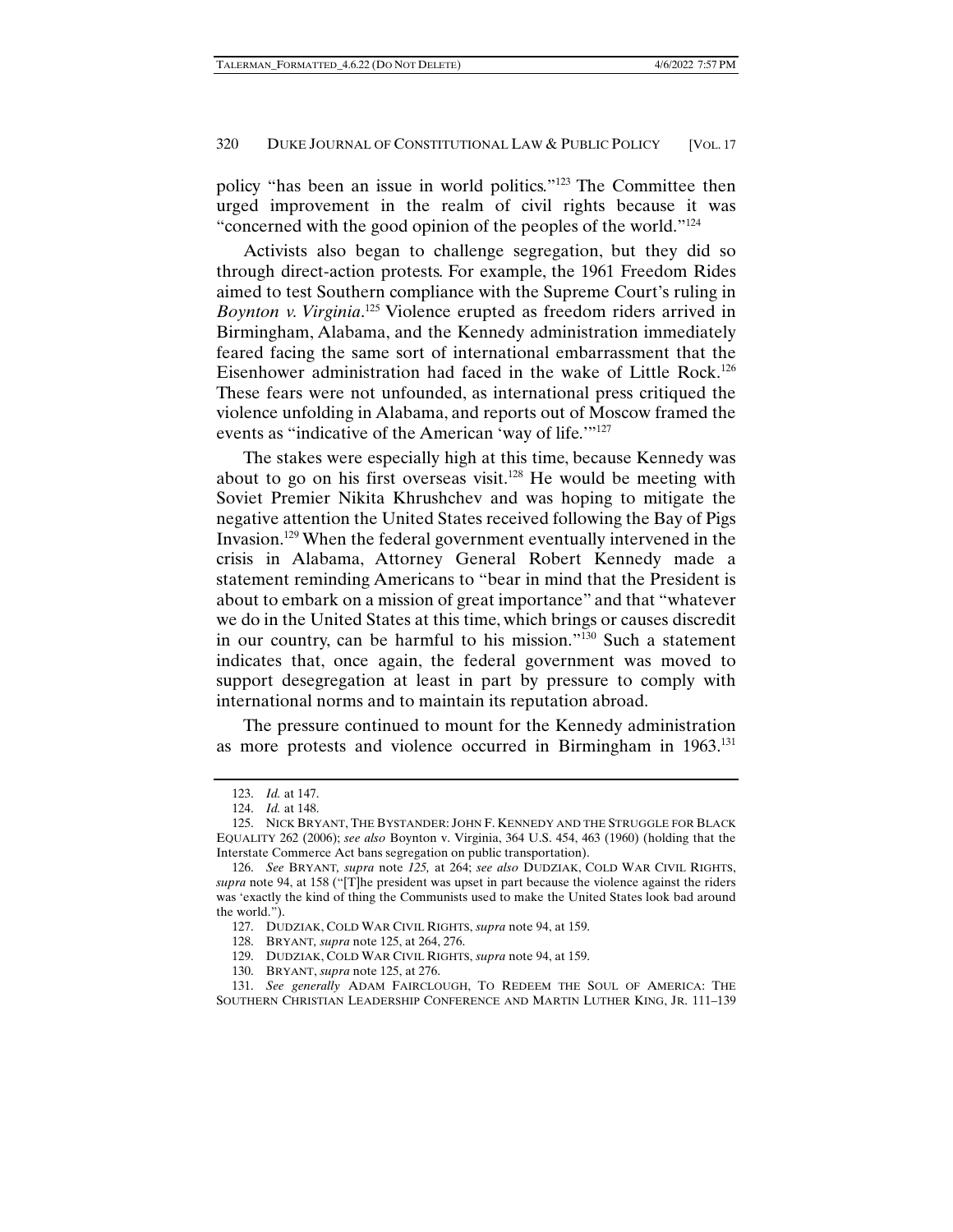International press ran stories about American police arresting children and attacking protesters with dogs and firehoses, and the global community widely criticized the administration's lack of intervention.132 In Addis Ababa, for example, the Conference of African Heads of States and Governments had convened soon after the Birmingham demonstrations and discussed race relations in the United States.133 Prime Minister Milton Obote of Uganda prompted this action as he presented an open letter to President Kennedy, part of which states:

the eyes and ears of the world are concentrated on events in Alabama and it is the duty of the free world and more so of the countries that hold themselves up as the leaders of that free world to see that all of their citizens, regardless of the colour of their skin, are  $free.<sup>134</sup>$ 

The Conference ultimately issued a resolution expressing its concern about racial discrimination in the United States and warned that the federal government's inaction would likely harm relationships between African governments and the United States.<sup>135</sup>

Pressure from African heads of state and other negative commentary from around the world ultimately influenced the Kennedy administration to propose the legislation that would become the Civil Rights Act of 1964.136 While lobbying for the bill, Kennedy organized private meetings with various groups to discuss implications of the bill.<sup>137</sup> In one meeting with the Business Council, for example, Kennedy told business elites that "clear evidence exists that [racial violence] is being exploited abroad and has serious implications in our international relations."138 The State Department also lobbied for the bill: Secretary of State Dean Rusk lobbied Congresspeople, noting that

<sup>(1987) (</sup>discussing the 1963 SCLC-led direct action campaigns in Birmingham).

 <sup>132.</sup> *Id.* at 126–27.

 <sup>133.</sup> Mary L. Dudziak, *Birmingham, Addis Ababa and the Image of America: International Influence on U.S. Civil Rights Politics in the Kennedy Administration*, *in* WINDOW ON FREEDOM: RACE, CIVIL RIGHTS, AND FOREIGN AFFAIRS, 1945-1988 181, 181–82 (Brenda Gayle Plummer, ed., 2003) [hereinafter Dudziak, *Image of America*].

 <sup>134.</sup> *Id.* at 182 (citing the letter written by Prime Minister Obote).

 <sup>135.</sup> *Id.* at 189 (citing the Addis Ababa Resolution). A previously considered resolution would have immediately broken relations between the African states and the United States, and the amended resolution was a relief to the Kennedy administration. *Id.* at 189, 191.

 <sup>136.</sup> *Id.* at 191.

<sup>137</sup>*.* John David Skrentny, *The effect of the Cold War on African-American civil rights: America and the world audience, 1945–1968*, 27 THEORY AND SOCIETY 237, 263 (1998).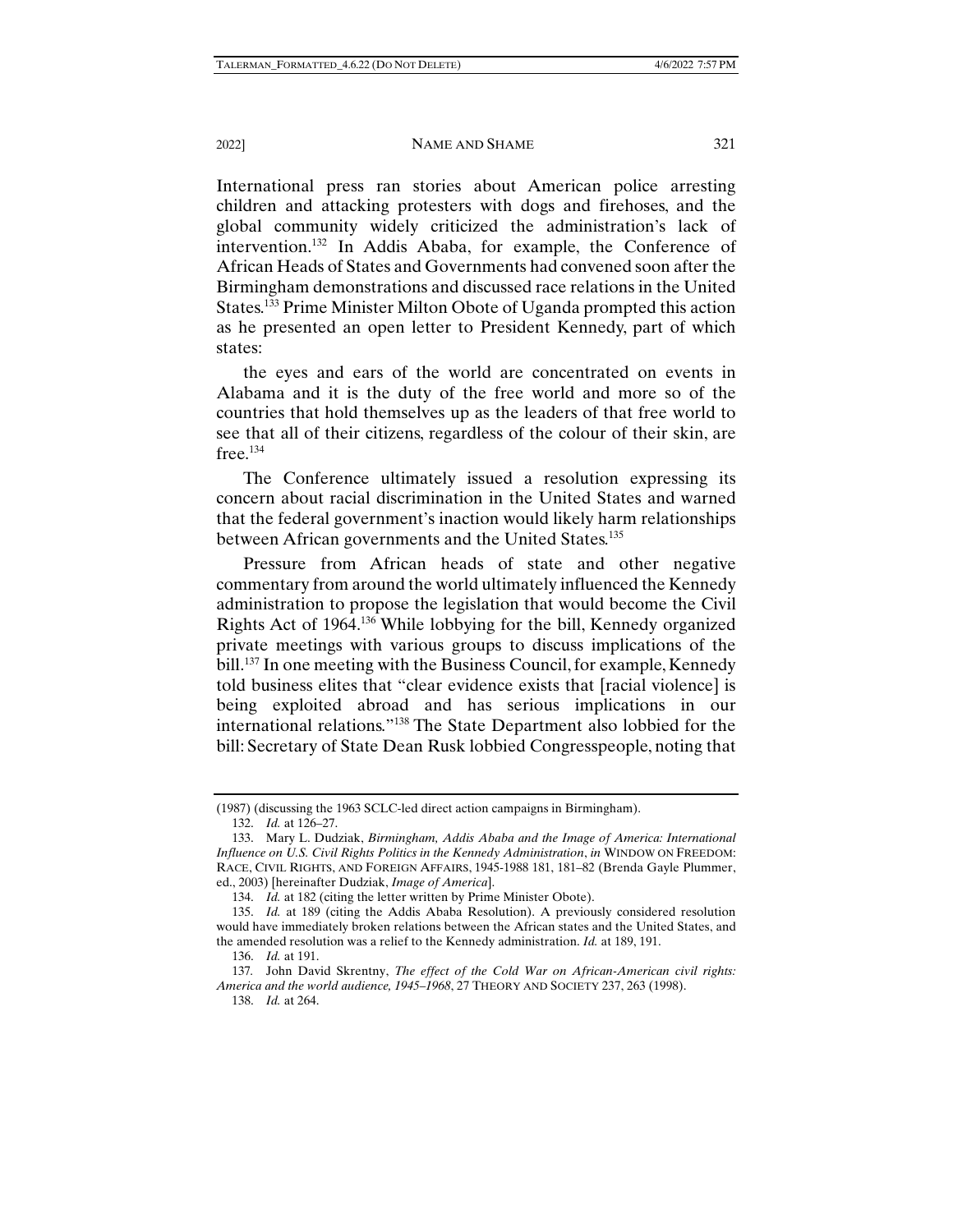"race relations . . . 'had a profound impact on the world's view of the United States and, therefore, on [its] foreign relations.'"139 Assistant Secretary of State further urged the passage of the bill because relations with Africa grew "precarious" as the legislation stalled.<sup>140</sup>

By mid-1963, the majority of Americans also agreed that discrimination and segregation were harming the United States' international reputation.<sup>141</sup> That feeling arose predominantly from Americans' belief that discrimination was fodder for communist propaganda and "generally gave the country a bad name."142 Thus, international attention to American human rights violations and resulting shame in the United States strongly influenced the federal government to codify civil rights domestically.

# IV. LESSONS FROM THE USE OF HUMAN RIGHTS FRAMEWORKS BY PAST CIVIL RIGHTS MOVEMENTS

As history has shown, civil rights in the United States have been advanced when domestic civil rights abuses were clearly highlighted for the world to see. Although the results have not been to the effect of implementing treaty provisions directly, the United States has responded in the form of crucial Supreme Court decisions and legislation aimed at curbing racial discrimination. Drawing on this method, racial justice actors, and particularly those involved in the Black Lives Matter movement, have attempted to make appeals similar to those made at the height of the civil rights movement. Although recent appeals have received international attention and have gained traction with some legislators, reforms as sweeping as the *Brown* decision or the Civil Rights Act of 1964 have yet to materialize.

Nevertheless, racial justice actors can still achieve their goals by following naming and shaming frameworks. To increase the effectiveness of naming and shaming in modern civil rights movements, activists should target non-state actors that contribute to governmental rights abuses. Focusing on non-state actors is necessary because naming and shaming the United States is less effective when the government is politically divided and there is no cause to unify the country, such as opposition to communism and the presence of another global superpower. This Part proceeds in two sections. Section A details more

 <sup>139.</sup> Dudziak, *Image of America*, *supra* note 133 at 193.

 <sup>140.</sup> DUDZIAK, COLD WAR CIVIL RIGHTS, *supra* note 94, at 187.

 <sup>141.</sup> *Id.*

 <sup>142.</sup> *Id.*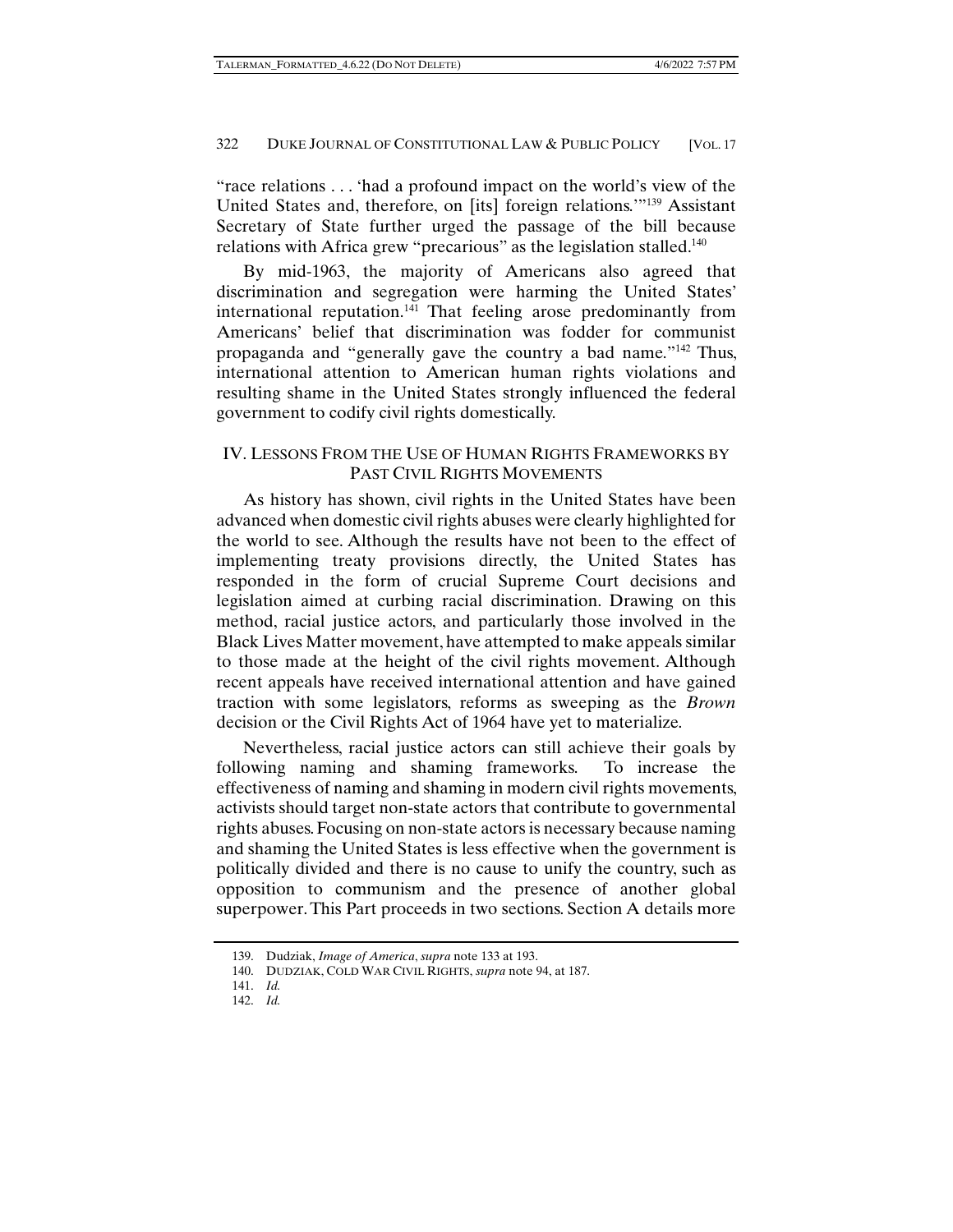recent appeals to human rights frameworks in the 2000s with a focus on police brutality, and the results of those appeals. Section B will argue for naming and shaming of powerful non-state actors.

# *A. Recent Human Rights Appeals, International Shame, and Domestic Effects*

Racial justice actors have recently returned to the 1940s practice of making direct human rights appeals. Compared with earlier appeals, those of the 21st century have succeeded in gaining some response and action by UN bodies. In their international appeals, activists have particularly emphasized police violence and limitations on protest rights. International media, foreign leaders, and nongovernmental actors have all strongly condemned these rights violations, and some domestic leaders have proposed suggestions for change. The past and current presidential administrations, however, have differed in their reactions to international shaming, and current legislators are divided when it comes to passing bills. Therefore, little progress has been made by shaming American governmental actors.

# I. A Return to International Appeals in the  $21<sup>st</sup>$  Century

Racial justice activists of the  $21<sup>st</sup>$  Century gained significant attention from their international appeals, both at the UN and at home in the United States. In some ways, these appeals achieved more than their predecessors had by triggering explicit governmental responses to international pressure. However, recent appeals have also fallen short of achieving federal action as strong as *Brown* or the Civil Rights Act of 1964.

Following the police killing of Michael Brown Jr. in 2014, Brown's family was joined by community organizations in submitting a statement to the UN Committee Against Torture ("CAT").<sup>143</sup> A primary goal of the statement was to highlight to a global audience the continuing American human rights abuses against communities of color.144 The report begins by summarizing the events that took place

 <sup>143.</sup> *See generally* FAMILY OF MICHAEL BROWN, ET AL., UNITED STATES' COMPLIANCE WITH THE CONVENTION AGAINST TORTURE AND OTHER CRUEL, INHUMAN OR DEGRADING TREATMENT OR PUNISHMENT: WRITTEN STATEMENT ON THE POLICE SHOOTING OF MICHAEL BROWN AND ENSUING POLICE VIOLENCE AGAINST PROTESTERS IN FERGUSON, MISSOURI (2014) (submitted to the 53rd Session of the United Nations Committee Against Torture). [hereinafter FERGUSON CAT SUBMISSION].

 <sup>144.</sup> *See* Justin Hansford & Meena Jagannath, *Ferguson to Geneva: Using the Human Rights Framework to Push Forward a Vision for Racial Justice in the United States after Ferguson*, 12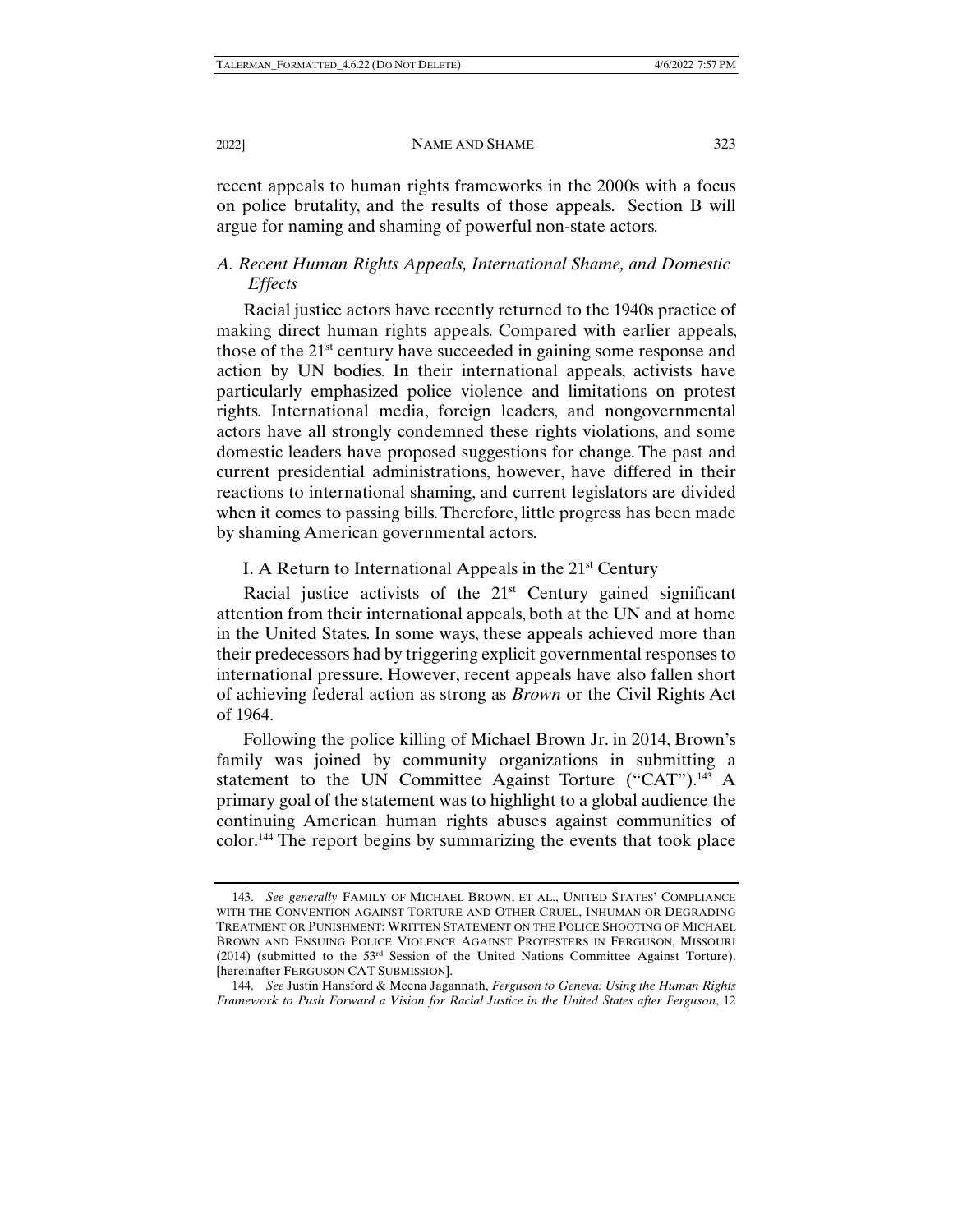in Ferguson, Missouri, first describing Brown's murder and the resulting prosecution of the police officer responsible for the fatal shooting.<sup>145</sup> It then summarizes the use of force by police officers against protestors.146 Considering such uses of force, the report argues that the United States failed to implement recommendations issued by CAT in 2006.147 The report then cites relevant articles of the Torture Convention and United States' violations.<sup>148</sup> According to the report, these violations include the discriminatory killings of unarmed Black Americans, the excessive use of force against peaceful protestors, and the federal government's failure to adequately address the militarization of the police.<sup>149</sup> Finally, the report lists questions and recommendations for the United States government.<sup>150</sup>

Upon reviewing the Brown family's report, members of CAT questioned members of the United States delegation, focusing their inquiry on police accountability.<sup>151</sup> In its concluding observations following the review of the report, CAT also highlighted the issue of police brutality in the United States.152 Citing its concerns about use of force "against persons belonging to certain racial and ethnic groups," as well as "the frequent and recurrent shooting or fatal pursuits by the police of unarmed black individuals," CAT recommended that the United States:

> (a) Ensure that all instances of police brutality and excessive use of force by law enforcement officers are investigated promptly, effectively and impartially by an independent mechanism with no institutional or hierarchical connection between the investigators and the alleged perpetrators;

HASTINGS RACE AND POVERTY L. J. 121, 125 (2015) ("Mike Brown Jr.'s family and several community organizations . . . believed it necessary to use this global stage as a way to build awareness among the international community of the U.S. government's human rights abuses against its communities of Color.").

 <sup>145.</sup> FERGUSON CAT SUBMISSION, *supra* note 143, at 2–3.

 <sup>146.</sup> *Id.* at 4. Examples of excessive force included police officer use of riot gear, tanks, and "other military-style armaments" against "largely peaceful protests." *Id.* at 4–5.

 <sup>147.</sup> *Id.* at 6.

 <sup>148.</sup> *Id.* at 6–7.

 <sup>149.</sup> *See id.* at 7.

 <sup>150.</sup> *Id.* at 8–9.

 <sup>151.</sup> Hansford & Jagannath, *supra* note 144, at 145.

 <sup>152.</sup> *Id.*; *see also* CAT, Concluding Observations on the Combined Third to Fifth Periodic Reports of the United States of America, para. 26, U.N. Doc. CAT/C/USA/CO/3-5 (Dec. 19, 2014), https://www.undocs.org/CAT/C/USA/CO/3-5 ("The Committee is concerned about the numerous reports of police brutality and excessive use of force by law enforcement officials, in particular against persons belonging to certain racial and ethnic groups, immigrants and LGBTI individuals.") [hereinafter CAT Concluding Observations].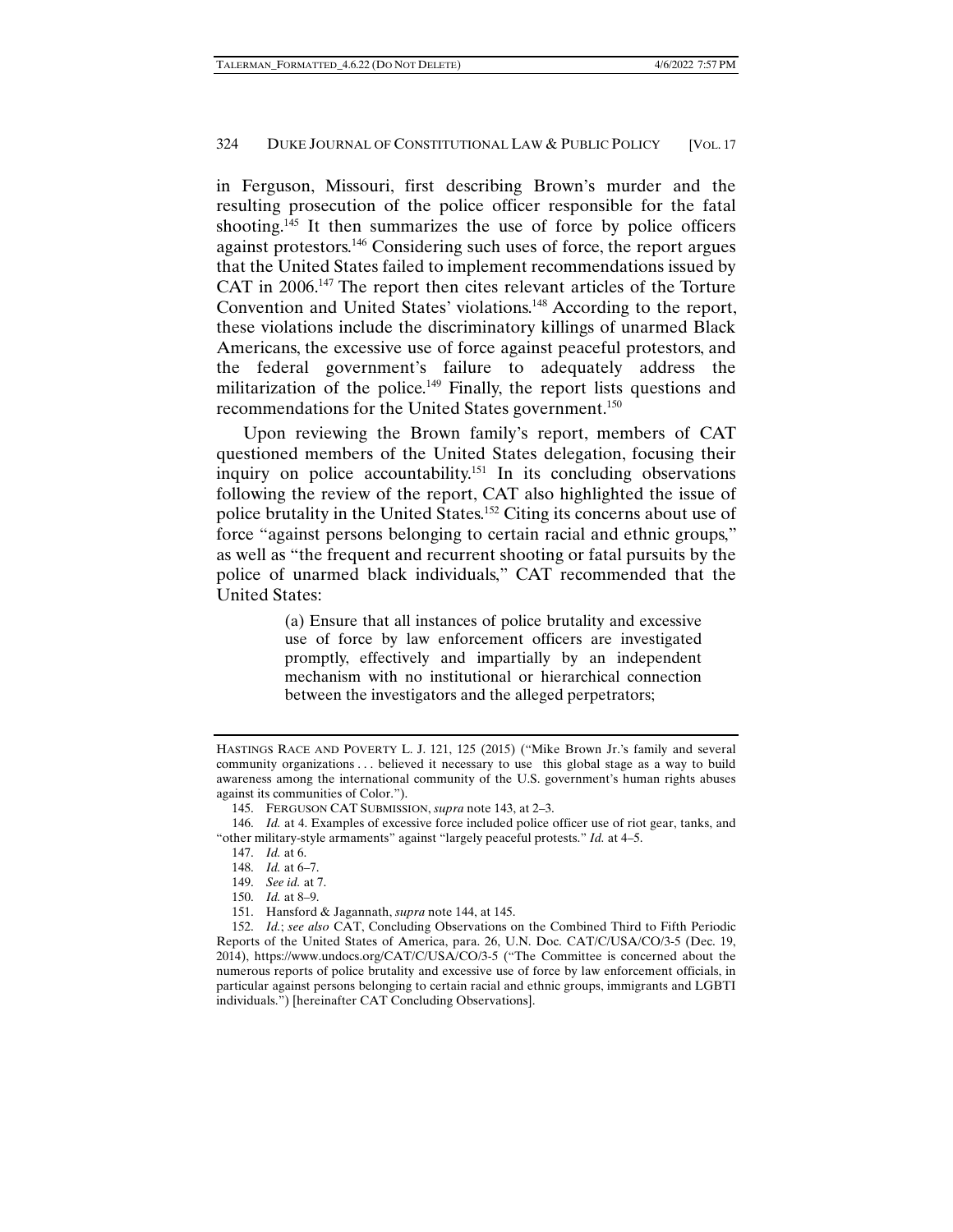(b) Prosecute persons suspected of torture or ill-treatment and, if found guilty, ensure that they are punished according to the gravity of their acts;

(c) Provide effective remedies and rehabilitation to the victims  $\frac{153}{2}$ 

Following the issuance of CAT's concluding remarks, some of the representatives responsible for the initial Ferguson submission also presented testimony to the United States Senate Judiciary Subcommittee on the Constitution, Civil Rights, and Human Rights.154 Many Congresspeople were aware of the Ferguson delegation's submission to CAT because it had received significant media attention, but few knew of CAT's resulting observations and recommendations.<sup>155</sup> The Ferguson delegation could therefore use CAT's remarks to support its testimony and legitimize its requests to the United States government.156 Two months following the delegation's Congressional testimony, a member of the delegation also testified in front of President Obama's Task Force on 21st Century Policing.157 Yet another delegate testified in front of the Missouri Advisory Committee to the United States Civil Rights Commission that same month. Subsequently, the Committee voted to send a memo to the Commission with several recommendations.158 Both delegates emphasized CAT's concluding observations.159

The Ferguson delegation's repeated references to CAT's recommended human rights norms directly affected American actors. The National Guard, for example, stated that its actions at future demonstrations would consider "valuing the protection of life over property in large part to preserve the 'image' of local government officials and politicians."160 This response indicates that the United States government was, to some degree, shamed not only by international attention to its treatment of protestors and Black Americans, but also sought to protect its leaders from local backlash.<sup>161</sup>

 <sup>153.</sup> CAT Concluding Observations, *supra* note 152, para. 26.

 <sup>154.</sup> Hansford & Jagannath, *supra* note 144, at 149; *see generally The State of Civil and Human Rights in the United States: Hearing Before the Subcomm. on the Const., C.R. and Hum. Rts. of the S. Comm. on the Judiciary*, 113th Cong. (2014).

 <sup>155.</sup> Hansford & Jagannath, *supra* note 144, at 150.

 <sup>156.</sup> *Id.*

 <sup>157.</sup> *Id.* at 151.

 <sup>158.</sup> *Id.*

 <sup>159.</sup> *Id.*

 <sup>160.</sup> *Id.* at 152.

 <sup>161.</sup> *Id.* at 152–53.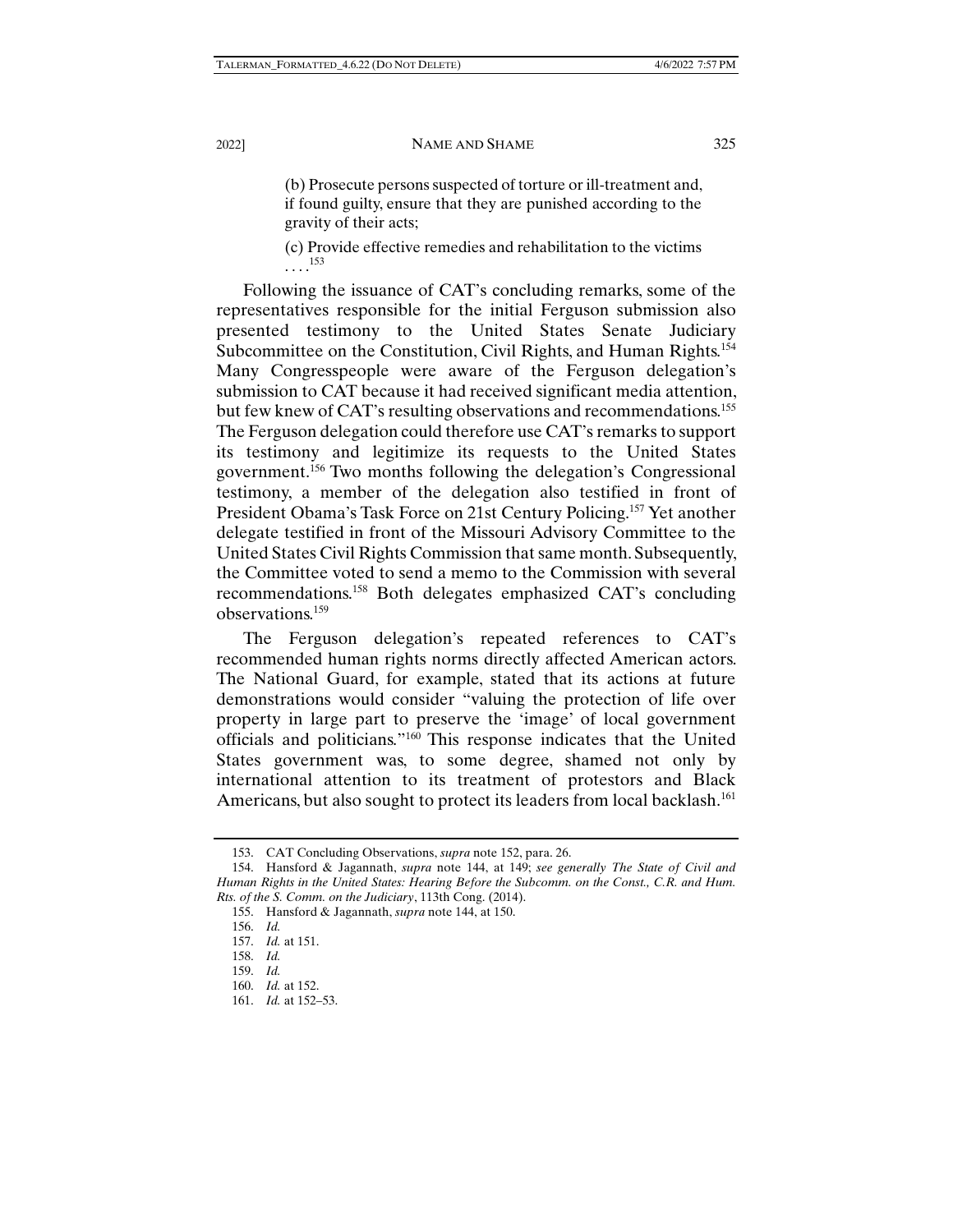Even more recently, following the police killing of George Floyd, Floyd's brother, Philonise, appealed directly to the UN Human Rights Council (HRC), asking it to investigate the killings of Black Americans and the excessive use of force against protestors.162 The appeal was heard at the HRC's Urgent Debate on racism, which had been called by the African Group due to concerns about police brutality and human rights violations against Black people.<sup>163</sup> "You in the United Nations are your brothers' and sisters' keepers in America," Philonise said before asking the UN to help achieve justice for his brother and to help Black Americans.<sup>164</sup>

In addition to Philonise's appeal, observers across the globe criticized police officers' responses to George Floyd's murder and the subsequent protests. The French Foreign Minister commented that "[a]ny act of violence committed against peaceful protestors or journalists is unacceptable."165 In Ireland, the Prime Minister expressed "'genuine revulsion' at the 'heavy-handed response' . . . towards peaceful protestors" and noted an "absence of moral leadership."166 The Chairman of the African Union explicitly called Floyd's cause of death "murder" and stated that the African Union "rejects the 'continuing discriminatory practices against black citizens of the USA,'"167 mirroring the African heads-of-states' concerns in the aftermath of the 1963 Birmingham protests.

Nongovernmental organizations additionally criticized the United States in the wake of protests erupting across the country. Amnesty International noted the use of riot gear and military-grade weapons by police, with its National Director of Research commenting that police must work with protestors to prevent violence, and that all excessive or

 <sup>162.</sup> *'I am my brother's keeper', Philonise Floyd tells UN rights body, in impassioned plea for racial justice*, UNITED NATIONS: UN NEWS (June 17, 2020), https://news.un.org/en/story/2020/06/1066542.

 <sup>163.</sup> *Id.*

 <sup>164.</sup> *Id.*

 <sup>165.</sup> Reuters Staff, *Violence against protesters, press unacceptable, says France's Le Drian*, REUTERS (June 7, 2020, 12:59 PM), https://www.reuters.com/article/us-minneapolis-policeprotests-france/violence-against-protesters-press-unacceptable-says-frances-le-drianidUSKBN23E0PA?il=0.

 <sup>166.</sup> Maggie Doyle, *Taoiseach says 'world has watched in horror' events following Floyd's killing*, RAIDIÓ TEILIFÍS ÉIREANN (June 4, 2020, 10:21 PM), https://www.rte.ie/news/politics/2020/0604/1145404-coronavirus-politics/.

 <sup>167.</sup> Cara Anna, *In Rare Move, U.S. Embassies in Africa Condemn George Floyd Murder*, TIME (May 30, 2020, 12:01 PM), https://web.archive.org/web/20200531100719/https://time.com/5845407/us-embassy-africacondemn-george-floyd/.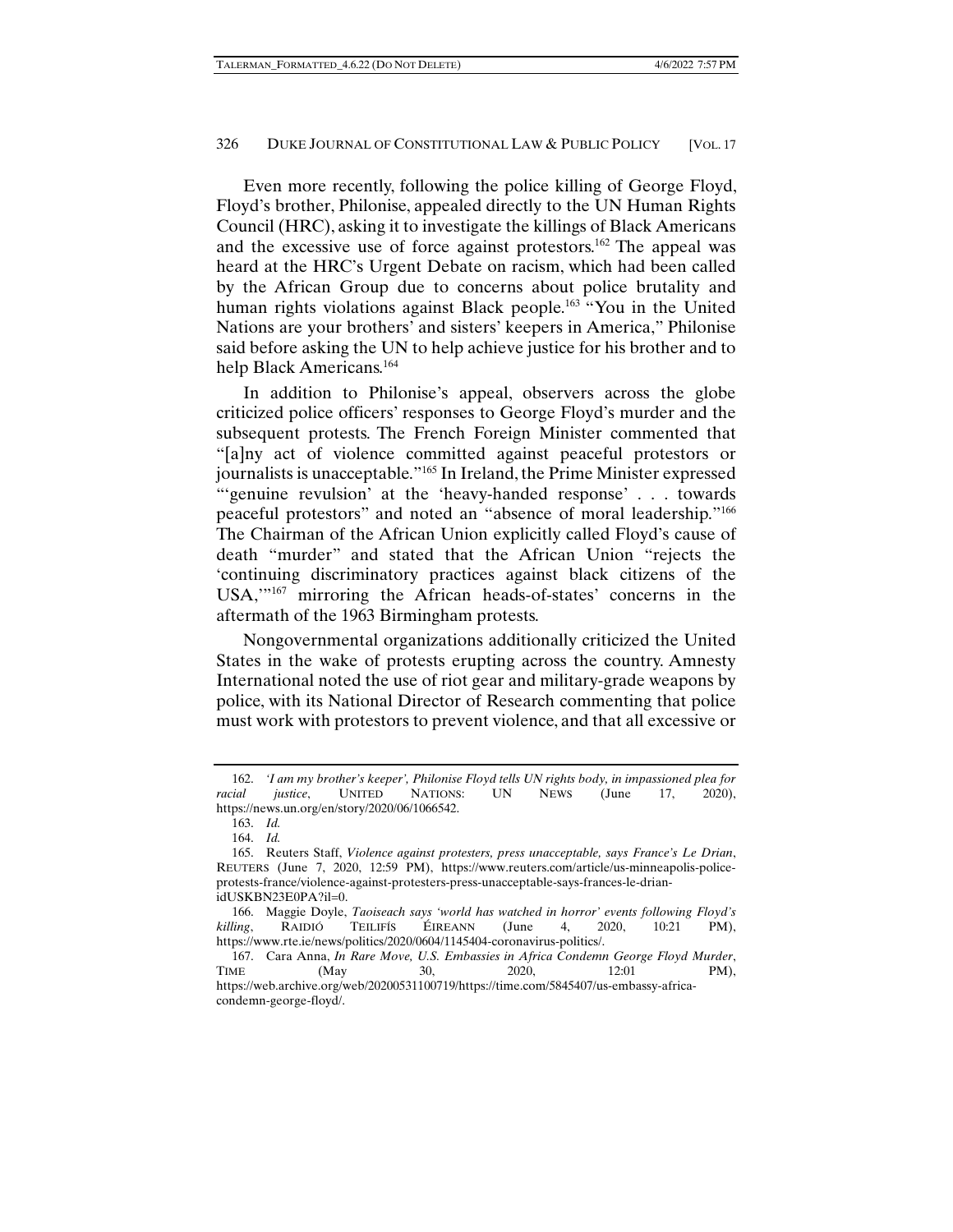unnecessary uses of force must be investigated.168 Addressing police killings, Amnesty International further called for the prosecution of responsible police officers, new state laws to restrict the use of lethal force, and federal government action to address rights violations at protests.169 Human Rights Watch also called out "gratuitous violence" and systemic racism in the United States.170

Just days after Philonise Floyd made his appeal to the UN, the HRC adopted a resolution addressing the human rights violations by law enforcement against Black people.171 The resolution cited the Council's "alarm[] at the resurgence of violence, racial hatred, hate speech, hate crimes, neo-Nazism, neo-Fascism and violent nationalist ideologies based on racial or national prejudice."172 It further highlighted the Inter-American Commission on Human Rights' condemnation of systemic racism and George Floyd's murder, and welcomed statements about Floyd's killing.<sup>173</sup> Finally, the report requested that the High Commissioner for Human Rights "prepare a report on systemic racism [and] the violation of human rights law by law enforcement agencies, especially those incidents that resulted in the death of George Floyd . . .."<sup>174</sup> The report also requested that the High Commissioner investigate "government responses to anti-racism peaceful protests" and that states cooperate with any such investigation. $175$ 

One year after the Urgent Debate, the High Commissioner for Human Rights released a report in response to the HRC's requests.<sup>176</sup> The Commissioner's report urged states to adopt measures designed to root out systemic racism, stating that "systemic racism needs a systemic

 <sup>168.</sup> Press release, Amnesty International, USA: police must end 'excessive' militarised response to George Floyd protests (May 21, 2020), https://www.amnesty.org.uk/pressreleases/usa-police-must-end-excessive-militarised-response-george-floyd-protests.

 <sup>169.</sup> *Id.* One such action suggested by Amnesty International included the passing of the PEACE Act, *id.*, which has yet to pass the Senate. S. 2682, 117th Cong. (2021).

 <sup>170.</sup> *George Floyd's Killing and the Black Lives Lost: Reconfirming Our Commitment to Combat Injustice*, HUMAN RIGHTS WATCH (June 1, 2020, 9:27 PM), https://www.hrw.org/news/2020/06/01/george-floyds-killing-and-black-lives-lost.

 <sup>171.</sup> Hum. Rts. Council Res. 43/1, U.N. Doc. A/HRC/RES/43/1, at 1 (June 30, 2020).

 <sup>172.</sup> *Id.*

 <sup>173.</sup> *Id.* at 2.

 <sup>174.</sup> *Id.*

 <sup>175.</sup> *Id.*

 <sup>176.</sup> Rep. of the UN High Comm'r for Hum. Rts., *Promotion and protection of the human rights and fundamental freedoms of Africans and of people of African descent against excessive use of force and other human rights violations by law enforcement officers*, Hum. Rts. Council, on its Forty-Seventh Session, U.N. Doc. A/HRC/47/53, at 1 (June 1, 2021) [hereinafter 2021 Rep. of the UN High Comm'r for Hum. Rts.]; *see also* accompanying conference room paper, U.N. Doc. A/HRC/47/CRP.1 (June 28, 2021).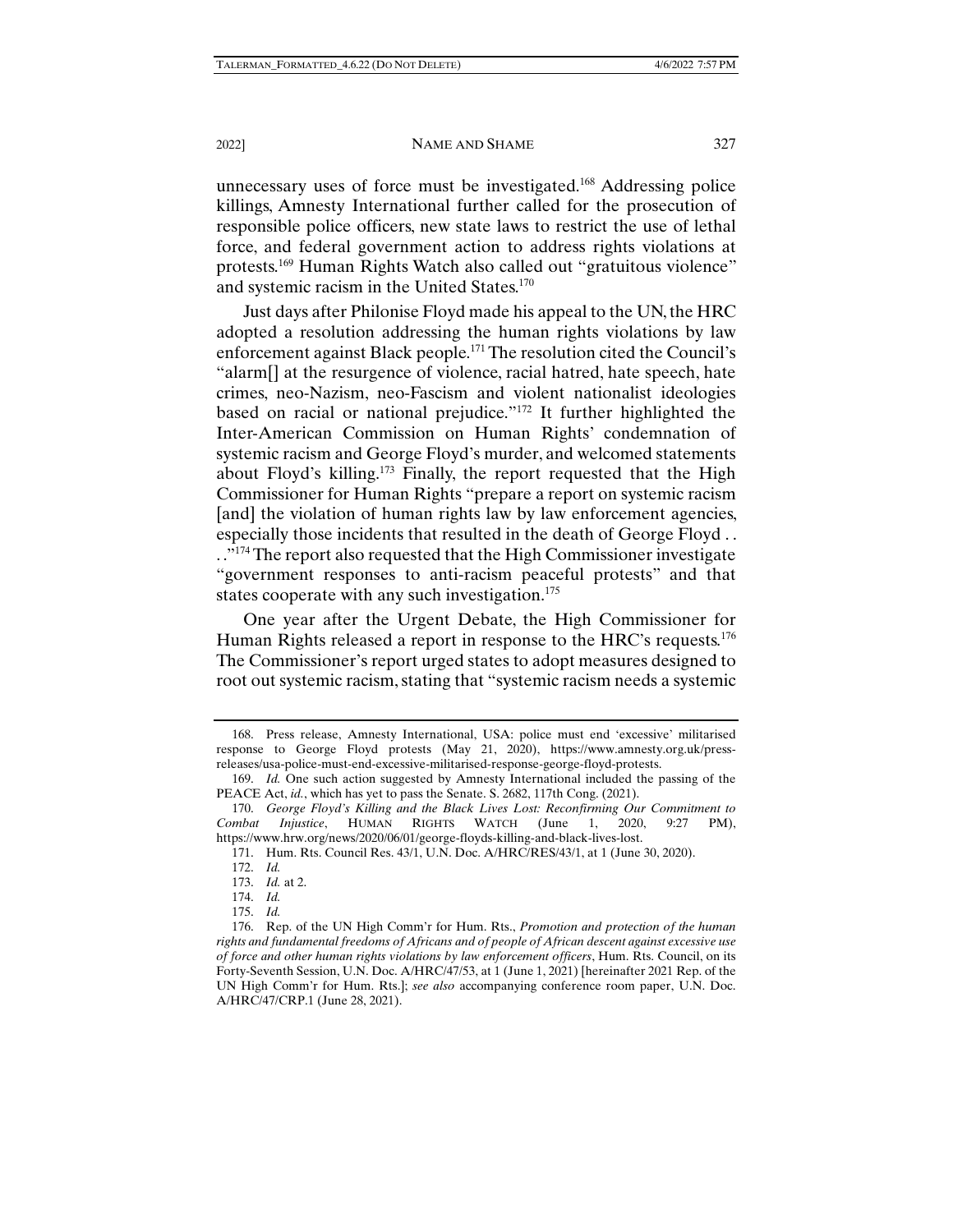response."177 The Commissioner further recommended that states adopt measures designed to ensure police accountability and redress for victims, as well as policies to restrict the ability of law enforcement to use force.178 With respect to the use of force by police in the United States, especially as it related to Black Lives Matter protests, the report also recognized several human rights violations including differential treatment of anti-racism protestors, militarized police, and use of surveillance.<sup>179</sup> The report referenced the United States more than any other country.180

### *B. Governmental Responses to Naming and Shaming*

In response to the Commissioner's report, United States Secretary of State Antony Blinken released a press statement addressing the Biden administration's "dedicat[ion] to addressing racial justice and inequities at home and abroad."181 Secretary Blinken offered a "formal, standing invitation" to experts from the UN working on human rights issues, and noted that the United States also offered official visits to the Special Rapporteur on contemporary forms of racism and the Special Rapporteur on minority issues.182 The Secretary also welcomed the adoption of a resolution by the HRC addressing excessive use of force and human rights violations by law enforcement.<sup>183</sup> Notably, Secretary Blinken stated that "responsible nations must not shrink from scrutiny of their human rights record; rather, they should acknowledge it with the intent to improve."184 Such a statement indicates that the United States was not only publicly acknowledging the naming and shaming done in the Commissioner's report, but was choosing to address it head-on in contrast to past administrations.

 <sup>177. 2021</sup> Rep. of the UN High Comm'r for Hum. Rts., *supra* note 176, at 8.

 <sup>178.</sup> *Id.* at 14.

 <sup>179.</sup> *See id.* at 15–16.

 <sup>180.</sup> Christine Eldabh & Jamil Dakwar, *The UN's George Floyd Resolution is a Vital Step Toward International Accountability*, ACLU: NEWS & COMMENTARY (July 19, 2021), https://www.aclu.org/news/human-rights/the-uns-george-floyd-resolution-is-a-vital-step-towardinternational-accountability/.

 <sup>181.</sup> Press Release, Antony Blinken, Secretary of State, U.S. Leadership on Human Rights and Ending Systemic Racism (July 13, 2021), https://www.state.gov/u-s-leadership-on-humanrights-and-ending-systemic-racism/.

 <sup>182.</sup> *Id.*

 <sup>183.</sup> *Id.*; *see also* Hum. Rts. Council Res. 47/21, U.N. Doc. A/HRC/RES/47/21, at 1 (July 13, 2021) ("Promotion and protection of the human rights and fundamental freedoms of Africans and of people of African descent against excessive use of force and other human rights violations by law enforcement officers through transformative change for racial justice and equality").

 <sup>184.</sup> Blinken, *supra* note 181.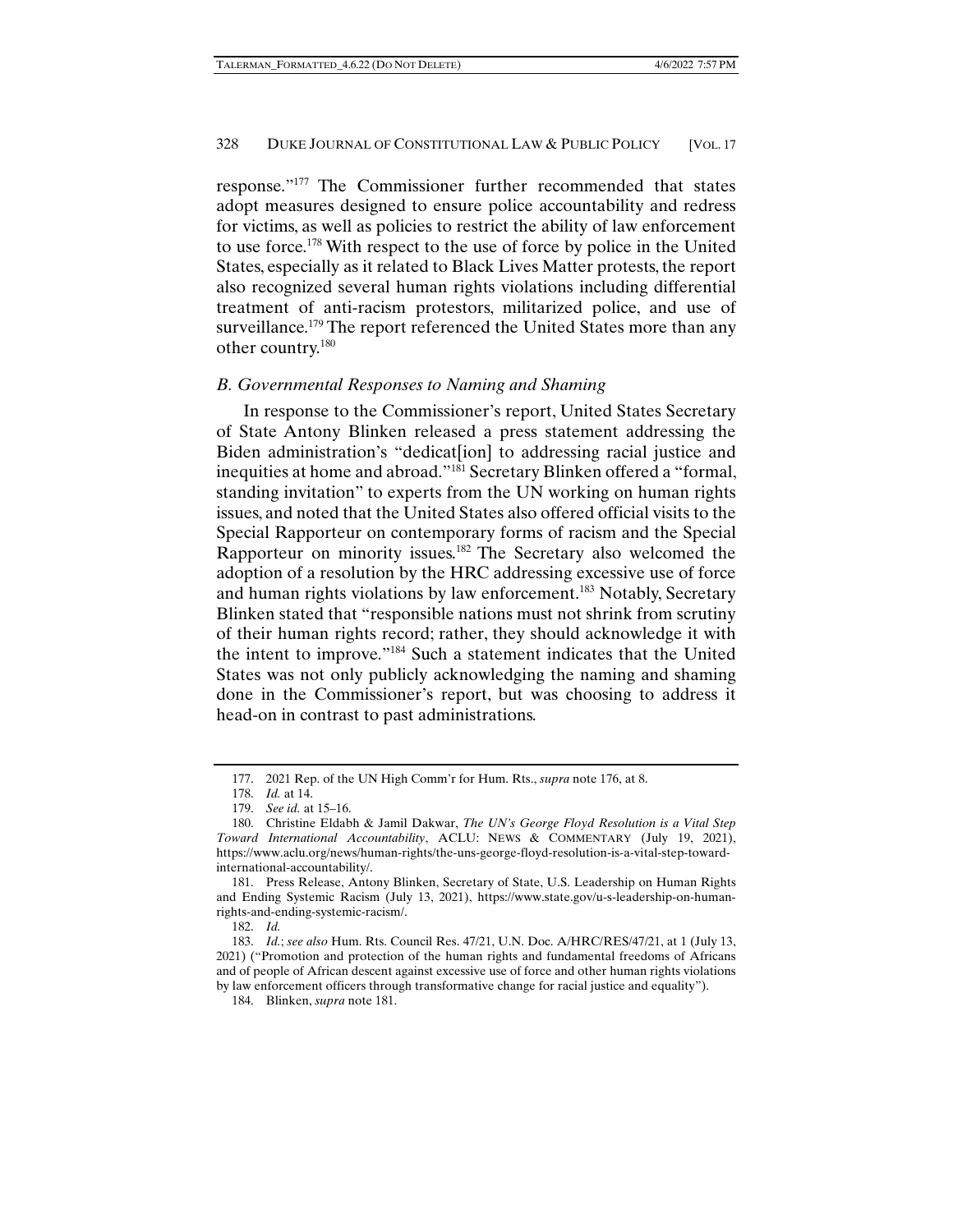During the  $117<sup>th</sup>$  Congress, multiple bills have also been introduced to increase police accountability. However, these bills have not made it beyond the legislative branch. In February 2021, Representative Karen Bass of California introduced the George Floyd Justice in Policing Act, which has already passed in the House.<sup>185</sup> In March 2021, Representative Ayanna Pressley and Senator Edward Markey, both of Massachusetts, concurrently introduced the Ending Qualified Immunity Act in the House and Senate.186 March 2021 also saw the introduction of several other bills, including the George Floyd Law Enforcement Trust and Integrity Act,<sup>187</sup> the Stop Militarizing Law Enforcement Act,<sup>188</sup> and the End Racial and Religious Profiling Act.189 These bills were followed by even more, but none have passed both the House and Senate.

Apart from the lack of legislative results, naming and shaming in a broader international human rights context has caused some backlash from the United States, especially from the Trump administration. In response to Special Rapporteur Philip Alston's report on poverty in the United States, former United States Ambassador to the United Nations Nikki Haley charged Alston with "[using] his platform to make misleading and politically motivated statements about American domestic policy."190 Haley further rebuked Alston's position within the UN, writing that he "wasted the UN's time and resources" and "was not following a UN assignment."191 Finally, Haley wrote that the American people will never "look to the United Nations for guidance" on policy issues, and will instead consider these issues through its own democratic process.192

Political polarization is one explanation for the lack of domestic social progress brought on by international shame in recent years. During the height of the civil rights movement, partisan lines were not starkly drawn,<sup>193</sup> in part because parties and voters were united over

 <sup>185.</sup> George Floyd Justice in Policing Act of 2021, H.R. 1280, 117th Cong. (2021).

 <sup>186.</sup> Ending Qualified Immunity Act, H.R. 1470, S. 492, 117th Cong. (2021).

 <sup>187.</sup> George Floyd Law Enforcement Trust and Integrity Act of 2021, H.R. 1570, 117th Cong. (2021).

 <sup>188.</sup> Stop Militarizing Law Enforcement Act, H.R. 1694, 117th Cong. (2021).

 <sup>189.</sup> End Racial and Religious Profiling Act of 2021 (ERRPA), S. 597, 117th Cong. (2021).

 <sup>190.</sup> Letter from Nikki Haley, United States Ambassador to the United Nations, to Senator Bernard Sanders (June 21, 2018), https://www.sanders.senate.gov/wp-content/uploads/Haleyresponse-to-sanders.pdf.

 <sup>191.</sup> *Id.* 

 <sup>192.</sup> *Id.*

 <sup>193.</sup> *See* Hahrie Han & David W. Brady, *A Delayed Return to Historical Norms:*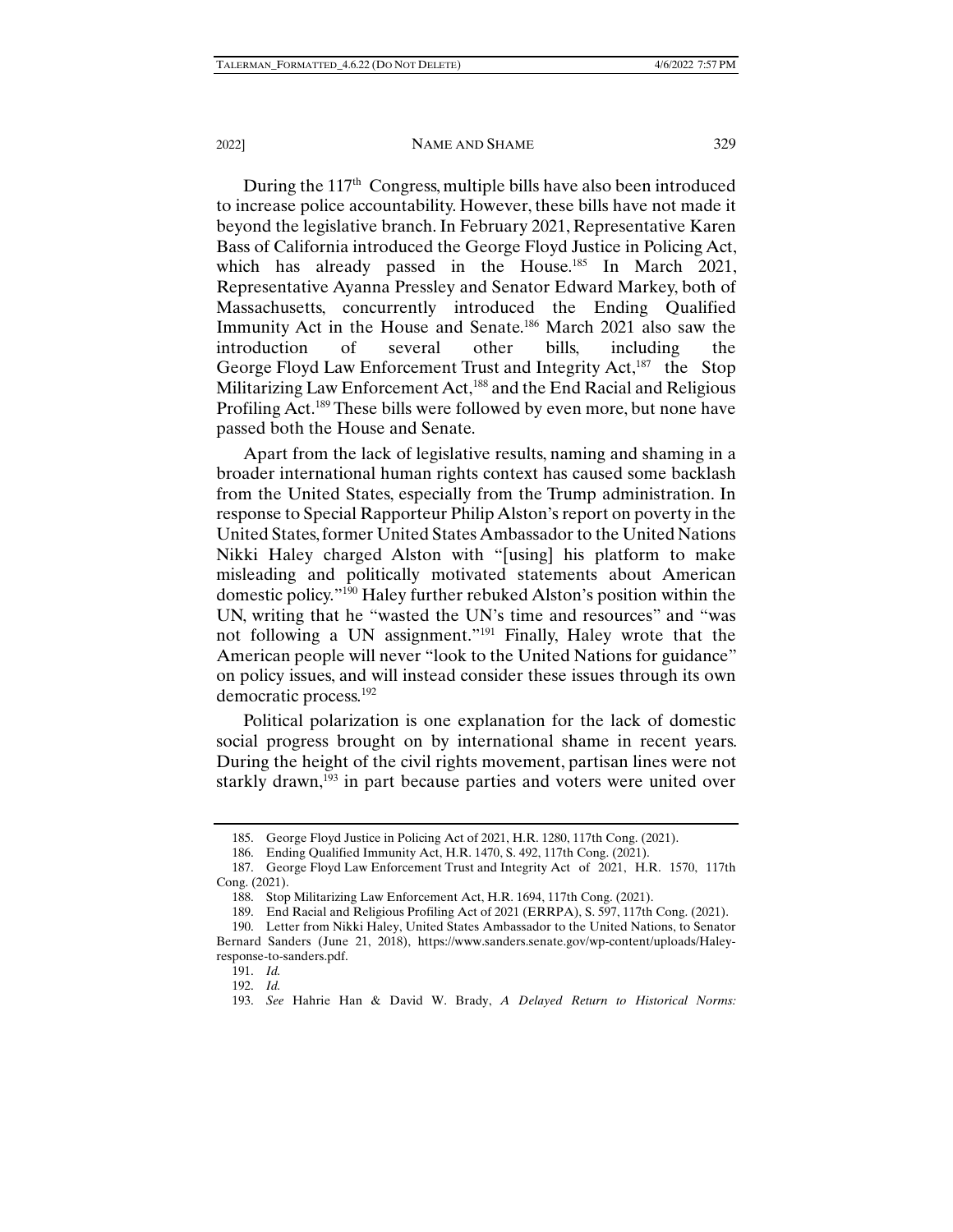the need to address race-related issues,<sup>194</sup> and the threat of communism.195 Today, however, parties are significantly more polarized, if not more polarized than ever before.196 The result is often an inability of Congress to form consensus to legislate.197 Therefore, it is not surprising that without shared concerns about international prestige and racial politics, it has been difficult for naming and shaming to stimulate significant change.

# 3. The Path Forward

Although racial justice activists in the United States have seen some steps taken toward progress and the protection of human rights, a question still remains: how can activists continue to force the hand of the federal government when it—or at least one half of its legislative body—is still acting shamelessly? Akshaya Kumar of Human Rights Watch offers one potential path forward:

We can challenge [governmental actors] by shifting our focus from their actions to the networks of financial enablers and arms suppliers who equip and sustain them. Some of these enablers may be more vulnerable to public exposure than their clients . . . . There is no onesize-fits-all approach. But focusing on the networks of the complicit, instead of just frontline abusers or their commanders, offers an important vehicle to protect and promote rights.198

Some precedent already exists for pressuring non-state actors in the United States to comply with human rights norms; a significant example is pressure put on Amazon to stop providing police departments with its facial recognition software called Rekognition.<sup>199</sup>

*Congressional Party Polarization after the Second World War*, 37 BRIT. J. POL. SCI. 505, 506 (2007) ("Throughout the 1950s and early 1960s, liberal voters often vote for Republican presidential and congressional candidates and a number of conservative voters choose Democratic candidates. The blurring of partisan lines on key national issues (like race and the role of government in society) enables this cross-party voting.").

 <sup>194.</sup> *See id.* ("The blurring of partisan lines on key national issues (like race and the role of government in society) enables this cross-party voting.").

 <sup>195.</sup> *See* Eugene R. Wittkopf & James M. McCormick, *The Cold War Consensus: Did It Exist?*, 22 POLITY 627, 631 (1990).

 <sup>196.</sup> PEW RESEARCH CENTER, *Political Polarization in the American Public* (June 12, 2014), https://www.pewresearch.org/politics/2014/06/12/political-polarization-in-the-american-public/.

 <sup>197.</sup> Geoffrey C. Layman, et al., *Party Polarization in American Politics: Characteristics, Causes, and Consequences*, 9 ANN. R. POL. SCI. 83, 100–01 (2006).

 <sup>198.</sup> Kumar, *supra* note 66.

 <sup>199.</sup> *See* Karen Hao, *The two-year fight to stop Amazon from selling face recognition to the police*, **TECH.** REV. (June 12, 2020), https://www.technologyreview.com/2020/06/12/1003482/amazon-stopped-selling-police-facerecognition-fight/.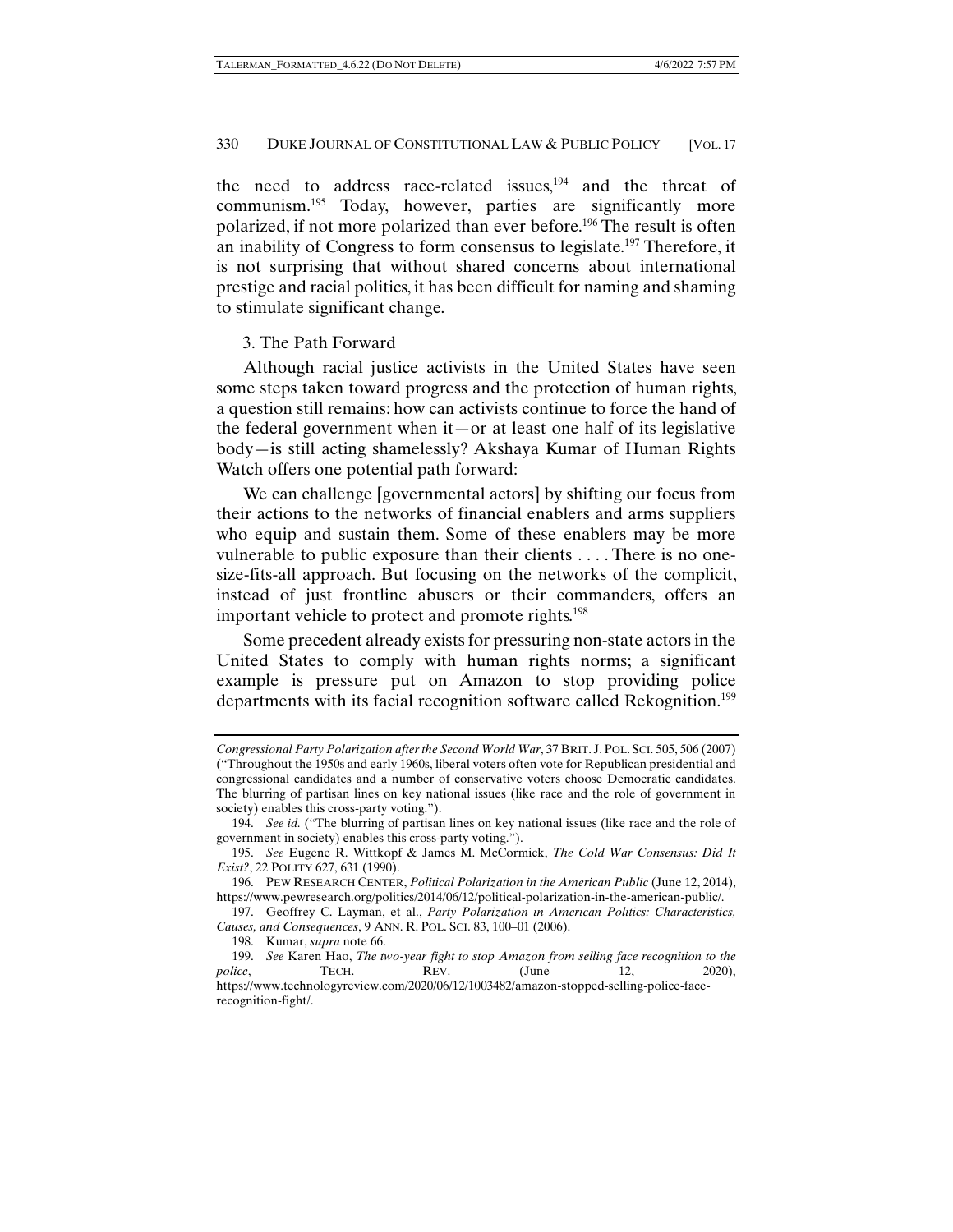In 2018, Human Rights Watch, the American Civil Liberties Union, and several other organizations wrote a letter to Amazon demanding that the company "act swiftly to stand up for civil rights and civil liberties, including those of its own customers, and take Rekognition off the table for governments."200 The letter cited the threat Rekognition poses to communities of color and the chilling effect surveillance could have on peaceful assembly and protest.201 Two years later, in the wake of the 2020 Black Lives Matter protests and continued pressure, Amazon implemented a one-year moratorium on police use of Rekognition.<sup>202</sup>

Amazon, however, is not the only corporation providing police with facial recognition software—Amnesty International recently launched a new "Ban the Scan" campaign to address this "form of mass surveillance" because it "threaten[s] the rights to freedom of peaceful assembly and expression."203 The campaign calls for "a total ban on the use, development, production, and sale, of facial recognition technology for mass surveillance purposes by the police and other government agencies and . . . for a ban on exports of the technology systems."204 Echoing these calls to put pressure on technology companies is one way civil rights activists can tap into international networks to force change in the United States.

This framework may also prove effective as racial justice activists in the United States look toward issues beyond police reform. Mass incarceration provides one potential application, as activists could target private prisons that partner with the federal government. Indeed, human rights actors have already called for the private prison system to end entirely.205 Similar campaigns may be effective against private

 <sup>200.</sup> Letter to Jeffrey Bezos, Founder and Chief Executive Office, Amazon.com, Inc. (May 22,  $22,$ 

https://www.hrw.org/sites/default/files/supporting\_resources/201805bhr\_ar\_coalition\_letter.pdf. 201. *See id.* ("People should be free to walk down the street without being watched by the government. Facial recognition in American communities threatens this freedom. In overpoliced communities of color, it could effectively eliminate it . . . Local police could use it to identify political protestors captured by officer body cameras.").

 <sup>202.</sup> Press release, Amazon.com, We are implementing a one-year moratorium on police use of Rekognition, (June 10, 2020), https://www.aboutamazon.com/news/policy-news-views/we-areimplementing-a-one-year-moratorium-on-police-use-of-rekognition.

 <sup>203.</sup> Press release, Amnesty International, Ban dangerous facial recognition technology that amplifies racist policing, (Jan. 26, 2021, 8:22 AM), https://www.amnesty.org/en/latest/pressrelease/2021/01/ban-dangerous-facial-recognition-technology-that-amplifies-racist-policing/.

 <sup>204.</sup> *Id.*

 <sup>205.</sup> *See* UN NEWS, *US should end use of private 'for profit' detention centres, urge human rights experts*, UNITED NATIONS (Feb. 4, 2021), https://news.un.org/en/story/2021/02/1083862 ("A group of UN independent human rights experts on Thursday welcomed the United States' decision to stop using privately run federal prisons, and urged the Government to also end the